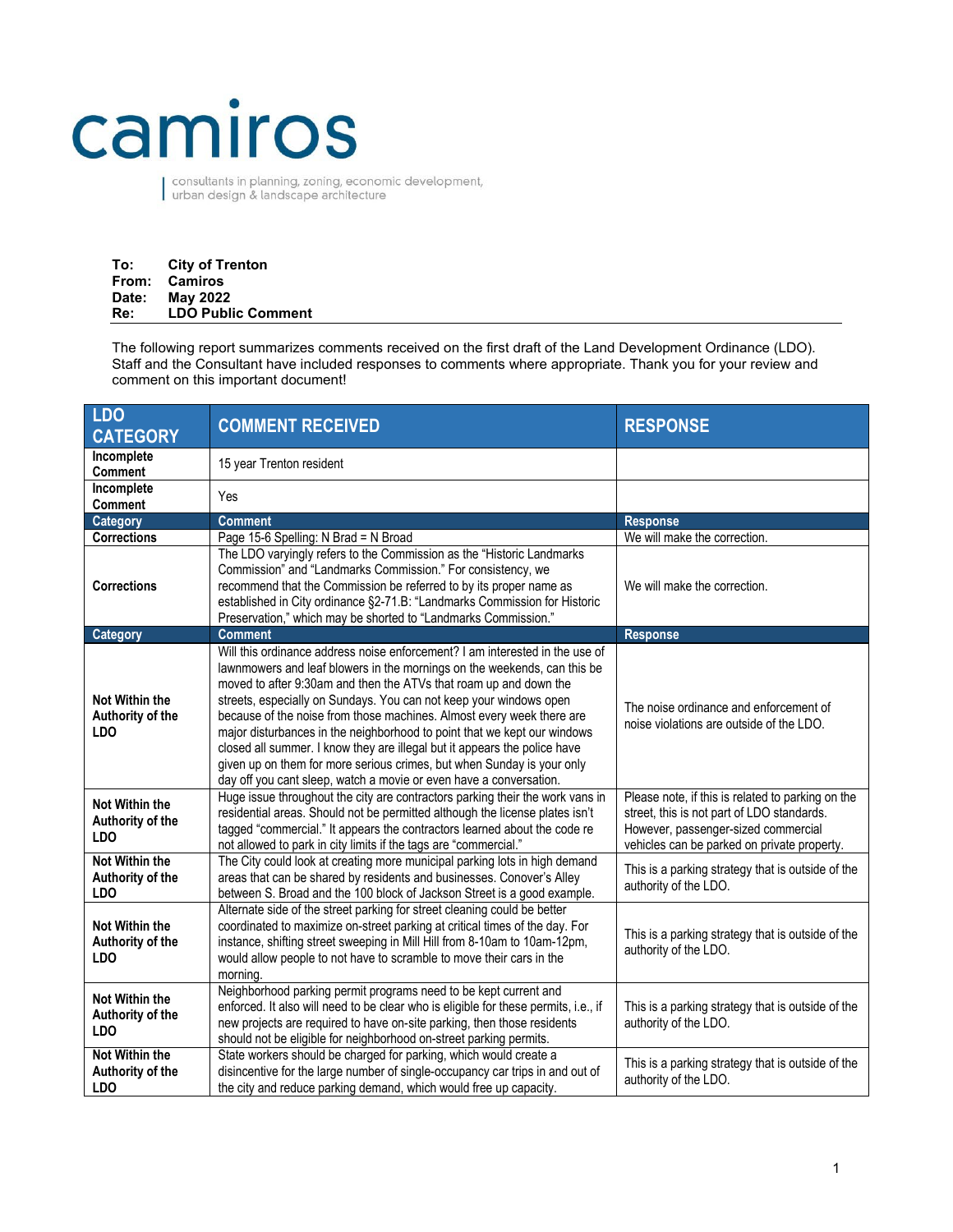| <b>LDO</b><br><b>CATEGORY</b>                                | <b>COMMENT RECEIVED</b>                                                                                                                                                                                                                                                                                                                                                                                                                                                                                                                                                                                                                                                                                                                                                                                                                                                                                                                                                                                                                                                                                                                                                                                                                                                                                                                                                                                      | <b>RESPONSE</b>                                                                                                               |
|--------------------------------------------------------------|--------------------------------------------------------------------------------------------------------------------------------------------------------------------------------------------------------------------------------------------------------------------------------------------------------------------------------------------------------------------------------------------------------------------------------------------------------------------------------------------------------------------------------------------------------------------------------------------------------------------------------------------------------------------------------------------------------------------------------------------------------------------------------------------------------------------------------------------------------------------------------------------------------------------------------------------------------------------------------------------------------------------------------------------------------------------------------------------------------------------------------------------------------------------------------------------------------------------------------------------------------------------------------------------------------------------------------------------------------------------------------------------------------------|-------------------------------------------------------------------------------------------------------------------------------|
| <b>Not Within the</b><br>Authority of the<br><b>LDO</b>      | If the city can't control neighboring businesses from the commendearing of<br>the private parking of businesses who have complied in the past with<br>existing parking ordinances from strong arm aggressive actions, then any<br>adjustments to what happens here in our city in true reality is simply not<br>gonna promote a receptive city to invest, work or plans to avoid<br>gentrification activity because there is a cancer in our communities that is<br>and has been turning investors away at firsr glance.                                                                                                                                                                                                                                                                                                                                                                                                                                                                                                                                                                                                                                                                                                                                                                                                                                                                                     | This is a parking strategy that is outside of the<br>authority of the LDO.                                                    |
| <b>Not Within the</b><br>Authority of the<br><b>LDO</b>      | Much of Trenton is characterized by alleyways---this was never considered<br>a zoning characteristic, and the LDO team insisted that land development<br>didn't include right-of-ways. I believe Villa Park has over 1000 single family<br>homes built in the first third of the 20th century for one-car families. Half of<br>these have alley access, and the majority are duplexes. Approx 30% of<br>these are rentals with two or more families in them, having 2 cars a piece.<br>Alley access is more and more being used for parking. Our current<br>ordinance requires any parking in backyards to be paved permeable<br>surfaces are illegal. Alleyway "frontage" (that is, making our back doors into<br>our "front doors") and creating alleyway neighbors with those we share<br>these "frontages" and our backyard grills and parties with is EXTREMELY<br>IMPORTANT TO THE DEVELOPMENT OF HEALTHY SAFE<br>NEIGHBORHOODS. Alleys which have been where muggings and break-in<br>surveillance always used to occur are where people walk to the store,<br>children ride their bikes and walk their dogs. They can be where our old-time<br>neighborly relations come about--- To ignore such a resource in a "land<br>development ordinance" (so-called) is like saying people's ears don't count<br>for "facial characteristics" because they're not on the front or may be<br>covered by hair. | The scope of the LDO does not address right-<br>of-way design; the LDO controls what<br>happens on private property.          |
| Not Within the<br>Authority of the<br><b>LDO</b>             | NJF supports the LDO's commitment to creating green space and<br>anticipates that Trenton's Stormwater Control Ordinance will reflect this<br>commitment when it is published. NJF asks Trenton to update its<br>Stormwater Control Ordinance to require green infrastructure on new major<br>development projects, as required by the Stormwater Rules. NJF hopes that<br>Trenton will consider going above and beyond NJDEP's minimum<br>requirements by requiring green infrastructure on redevelopment sites.<br>Please see the Green Infrastructure Municipal Toolkit for more information:<br>https://gitoolkit.njfuture.org/plan/                                                                                                                                                                                                                                                                                                                                                                                                                                                                                                                                                                                                                                                                                                                                                                     | We agree with the importance of this, and an<br>update of the Stormwater Ordinance is a<br>separate project that is underway. |
| <b>Category</b>                                              | <b>Comment</b>                                                                                                                                                                                                                                                                                                                                                                                                                                                                                                                                                                                                                                                                                                                                                                                                                                                                                                                                                                                                                                                                                                                                                                                                                                                                                                                                                                                               | <b>Response</b>                                                                                                               |
| <b>Relationship to</b><br>Redevelopment<br><b>Area Plans</b> | Transit District with Landmarks. Within this 1/2 mile radius, there are four<br>Landmarks districts and several redevelopment plan areas - all in conflict<br>with each other and the new LDO - how will the new proposals reconcile<br>with this issue?                                                                                                                                                                                                                                                                                                                                                                                                                                                                                                                                                                                                                                                                                                                                                                                                                                                                                                                                                                                                                                                                                                                                                     | Redevelopment plans continue to control;<br>there is no intention to remove any landmarks<br>designation.                     |
| Category                                                     | <b>Comment</b>                                                                                                                                                                                                                                                                                                                                                                                                                                                                                                                                                                                                                                                                                                                                                                                                                                                                                                                                                                                                                                                                                                                                                                                                                                                                                                                                                                                               | <b>Response</b>                                                                                                               |
| <b>General Statement</b>                                     | Waiting for info / meetings. Keep me updated.<br>Is there anything in the Plan to reopen the neighborhood libraries or turn                                                                                                                                                                                                                                                                                                                                                                                                                                                                                                                                                                                                                                                                                                                                                                                                                                                                                                                                                                                                                                                                                                                                                                                                                                                                                  |                                                                                                                               |
| <b>General Statement</b>                                     | DownTown Library into a 21st Central Library? If not, what are we doing?                                                                                                                                                                                                                                                                                                                                                                                                                                                                                                                                                                                                                                                                                                                                                                                                                                                                                                                                                                                                                                                                                                                                                                                                                                                                                                                                     | We ask that you review the Zoning Map to let                                                                                  |
| <b>General Statement</b>                                     | Hi, I am concerned with the zoning of my property 208 Sanhican Drive                                                                                                                                                                                                                                                                                                                                                                                                                                                                                                                                                                                                                                                                                                                                                                                                                                                                                                                                                                                                                                                                                                                                                                                                                                                                                                                                         | us know your concern.                                                                                                         |
| <b>General Statement</b>                                     | Is there a listing of the changes from the current ordinance to the new<br>ordinance? I know that there is the 4-page summary that lists some of the<br>changes, but it is difficult to review the 236-page ordinance without some<br>additional guidance on the changes.                                                                                                                                                                                                                                                                                                                                                                                                                                                                                                                                                                                                                                                                                                                                                                                                                                                                                                                                                                                                                                                                                                                                    | Because of the significant changes and the<br>new organization, a comparison is not<br>feasible.                              |
| <b>General Statement</b>                                     | I would like more information about the project.                                                                                                                                                                                                                                                                                                                                                                                                                                                                                                                                                                                                                                                                                                                                                                                                                                                                                                                                                                                                                                                                                                                                                                                                                                                                                                                                                             |                                                                                                                               |
| <b>General Statement</b>                                     | Why does this form have questions about race or language? This us a<br>redevelopment plan, why would anybody care about the race of creed of<br>anyone commenting on or Involved in this project? Things like this are why<br>trenton is the way it is currently. This city should be a great city, located<br>between Philadelphia and New York with train and highway access to both,<br>but it's not and that is due to the rampant corruption that pervades every<br>inch of the city and the ridiculous decision making like asking about race on<br>this form                                                                                                                                                                                                                                                                                                                                                                                                                                                                                                                                                                                                                                                                                                                                                                                                                                          |                                                                                                                               |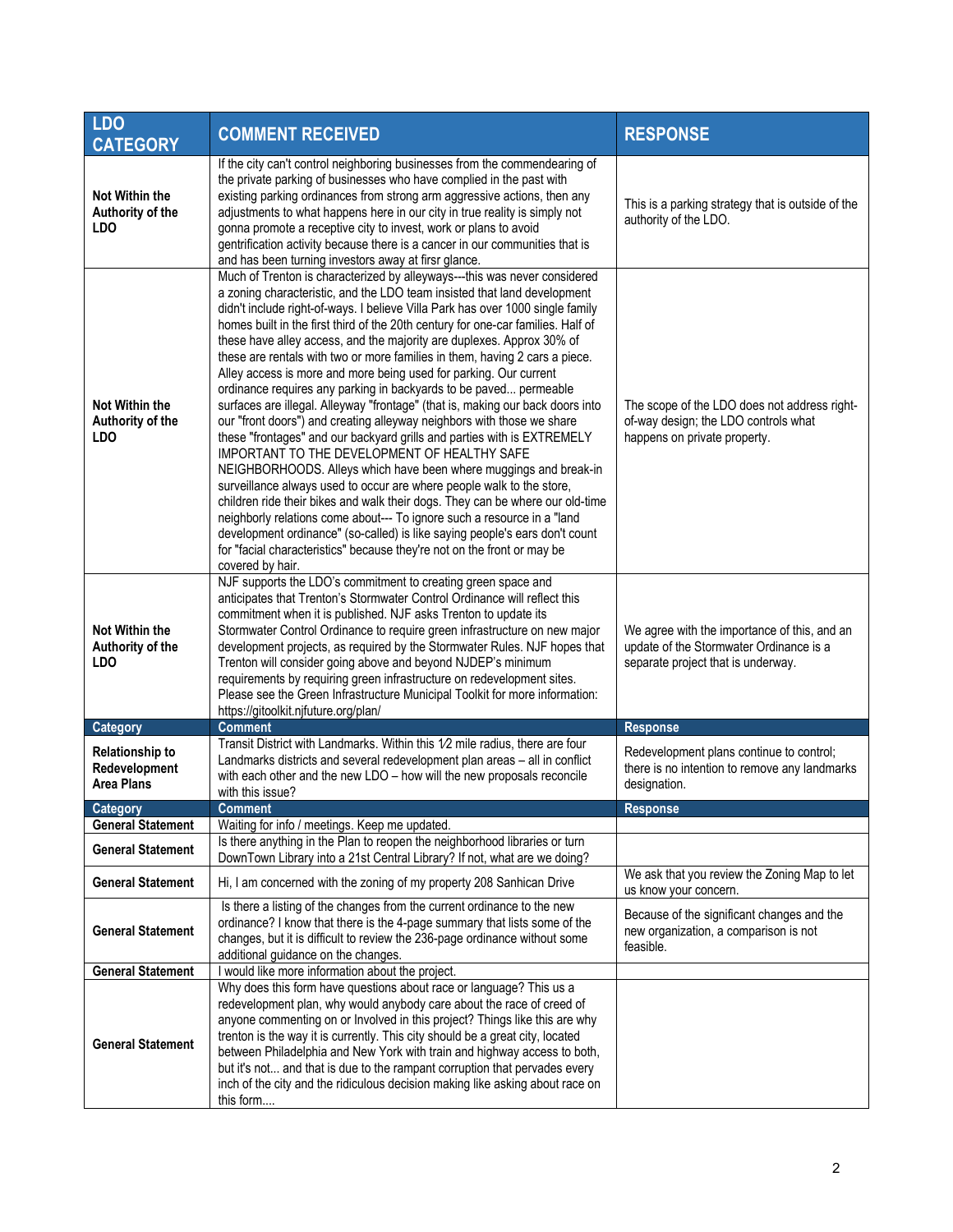| <b>LDO</b><br><b>CATEGORY</b>                        | <b>COMMENT RECEIVED</b>                                                                                                                                                                                                                                                                                                                                                                                                                                                                                                                                                                                                                                                                                                                                                                                                                                                                                                                                                                                                                                | <b>RESPONSE</b>                                                                                                                                                                                                                                                                                                                                                                                                                                                                    |
|------------------------------------------------------|--------------------------------------------------------------------------------------------------------------------------------------------------------------------------------------------------------------------------------------------------------------------------------------------------------------------------------------------------------------------------------------------------------------------------------------------------------------------------------------------------------------------------------------------------------------------------------------------------------------------------------------------------------------------------------------------------------------------------------------------------------------------------------------------------------------------------------------------------------------------------------------------------------------------------------------------------------------------------------------------------------------------------------------------------------|------------------------------------------------------------------------------------------------------------------------------------------------------------------------------------------------------------------------------------------------------------------------------------------------------------------------------------------------------------------------------------------------------------------------------------------------------------------------------------|
| <b>General Statement</b>                             | I want to see space made available for the youth in my community we need<br>a skating rink and a movie theater in the city. I love to see electric car<br>stations and green space for the city but does that incorporate a flourishing<br>downtown like other cities with more stores and places to eat. I'm excited<br>and thankful that we at this stage of panning and hopes this doesn't take 20<br>years to come to pass. Thank you                                                                                                                                                                                                                                                                                                                                                                                                                                                                                                                                                                                                              |                                                                                                                                                                                                                                                                                                                                                                                                                                                                                    |
| <b>General Statement</b>                             | Once again, more studies making big money for insiders, while Trenton gets<br>worse and worse. Put a stop to the concentration of poverty in Trenton,<br>make the suburbs shoulder their fair share of social services. Until that<br>happens, Trenton will continue its collapse. Everything else is frivolous and<br>a waste of time and money.                                                                                                                                                                                                                                                                                                                                                                                                                                                                                                                                                                                                                                                                                                      |                                                                                                                                                                                                                                                                                                                                                                                                                                                                                    |
| <b>General Statement</b>                             | Hello, I am a resident in Lawrence Township New Jersey. My brother lives in<br>Trenton and is on the Planning Board. I am a Graduate student at Rutgers<br>University and have been researching the Assunpink Greenway and the<br>Capital City Landscape Revitalization. I wish Lawrence Township would<br>engage the community the way that Trenton does and that we could have<br>the two work together to connect our open spaces. I am also on the Enviro<br>Committee here in Lawrence and know there are a lot of great opportunities.<br>Thank you for all your work for the communities. Happy New Year!                                                                                                                                                                                                                                                                                                                                                                                                                                       |                                                                                                                                                                                                                                                                                                                                                                                                                                                                                    |
| <b>General Statement</b>                             | NJF supports the LDO's emphasis on sustainability, especially with regard<br>to green infrastructure, bicycles, and public transit.                                                                                                                                                                                                                                                                                                                                                                                                                                                                                                                                                                                                                                                                                                                                                                                                                                                                                                                    |                                                                                                                                                                                                                                                                                                                                                                                                                                                                                    |
| <b>General Statement</b><br><b>General Statement</b> | Trenton has a large immigrant community. Many of which are<br>undocumented. When thinking about developments and transportation<br>please keep in mind families that are unable to have things under their name<br>in fear of deportation.<br>Parking should not become harder and building should be done so in<br>conjunction with cautionary measures for renting families. Rent is rapidly<br>rising and people who are low income and vulnerable are struggling to keep<br>up.<br>Do not mindlessly build and think about the potential of Trenton without<br>considering how your efforts to make a more fruitful community could in fact<br>harm those who are already there and just continue to push our most<br>vulnerable families out. Be an advocate for a developing Trenton, but be a<br>bigger advocate for our most vulnerable families.<br>NJF appreciates that the LDO references the Developers Green<br>Infrastructure Guide and hopes that this reference encourages developers to<br>use green infrastructure in their designs. |                                                                                                                                                                                                                                                                                                                                                                                                                                                                                    |
| <b>Category</b>                                      | <b>Comment</b>                                                                                                                                                                                                                                                                                                                                                                                                                                                                                                                                                                                                                                                                                                                                                                                                                                                                                                                                                                                                                                         | <b>Response</b>                                                                                                                                                                                                                                                                                                                                                                                                                                                                    |
| <b>LDO District</b><br><b>Standards</b>              | New single dwellings that are being built would like for the new structure to<br>fit (design) within the neighborhood even if the neighborhood isn't historic                                                                                                                                                                                                                                                                                                                                                                                                                                                                                                                                                                                                                                                                                                                                                                                                                                                                                          | Dimensional standards and design standards<br>tailored to the character of Trenton help to<br>ensure contextual development.                                                                                                                                                                                                                                                                                                                                                       |
| <b>LDO District</b><br><b>Standards</b>              | (Re; S. Clinton) There are also historic buildings in the area. I'd love to see<br>the restoration of these rather than knocking them down. Trenton is a<br>beautiful city and it would be a shame to erase it.                                                                                                                                                                                                                                                                                                                                                                                                                                                                                                                                                                                                                                                                                                                                                                                                                                        | New standards within the districts should<br>make the ability to restore/reuse structures<br>much easier.                                                                                                                                                                                                                                                                                                                                                                          |
| <b>LDO District</b><br><b>Standards</b>              | I find that adding density has been a challenge in Trenton. I can attest to this<br>as the zoning where I had a 4 family that burnt down is zoned R B. In order<br>to build what was previously there I would need a variance and encourage<br>density. New zoning should include that a former use is allowed without<br>going through a variance . Princeton zoning is considering ADU's to allowing<br>for garage conversions, basement apartments, and tiny houses in<br>backyards. Due to the tight housing Trenton should incorporate this idea into<br>the new zoning.                                                                                                                                                                                                                                                                                                                                                                                                                                                                          | We have expanded the types of dwelling units<br>allowed within the districts and have revised<br>the Zoning Map to align with existing land use<br>and Trenton250. This will help to minimize<br>nonconformities and allow more housing<br>diversity.<br>The current draft also has allowances for<br>ADUs and standards for residential<br>conversions. In the current draft, ADUs are<br>allowed on lots of 5,000sqft in area; at this<br>time, we will lower the requirement to |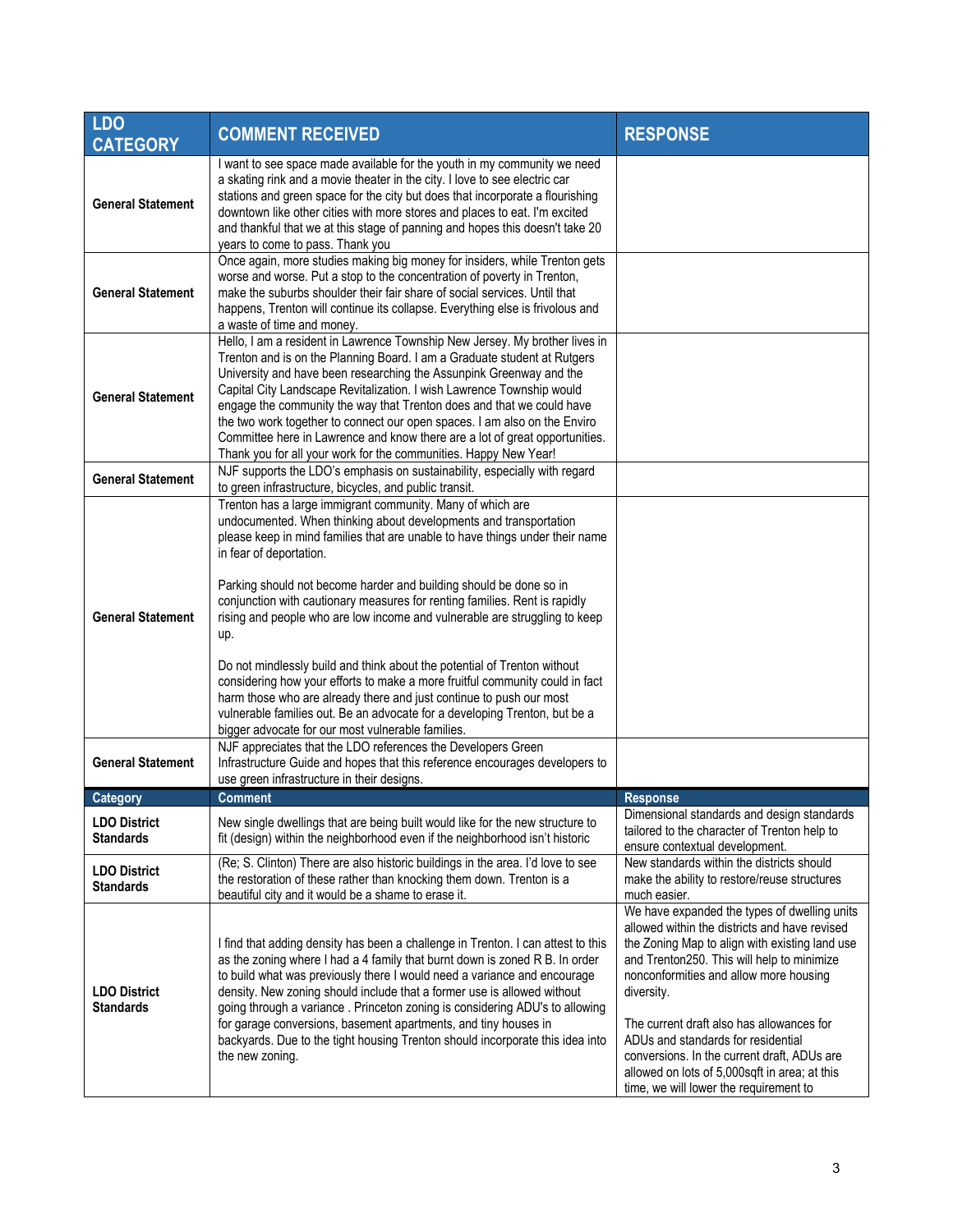| <b>LDO</b><br><b>CATEGORY</b>                                                                              | <b>COMMENT RECEIVED</b>                                                                                                                                                                                                                                                                                                                                                                                                                                                                                                                                                                                                                                                                                                                                                                                                                                                                                                                                                                                             | <b>RESPONSE</b>                                                                                                                                                                                                                                                                                                                                                                                               |
|------------------------------------------------------------------------------------------------------------|---------------------------------------------------------------------------------------------------------------------------------------------------------------------------------------------------------------------------------------------------------------------------------------------------------------------------------------------------------------------------------------------------------------------------------------------------------------------------------------------------------------------------------------------------------------------------------------------------------------------------------------------------------------------------------------------------------------------------------------------------------------------------------------------------------------------------------------------------------------------------------------------------------------------------------------------------------------------------------------------------------------------|---------------------------------------------------------------------------------------------------------------------------------------------------------------------------------------------------------------------------------------------------------------------------------------------------------------------------------------------------------------------------------------------------------------|
|                                                                                                            |                                                                                                                                                                                                                                                                                                                                                                                                                                                                                                                                                                                                                                                                                                                                                                                                                                                                                                                                                                                                                     | 4,000sqft to match the RL-3 District minimum<br>lot area standard.                                                                                                                                                                                                                                                                                                                                            |
| <b>LDO District</b><br><b>Standards</b>                                                                    | 4-1 RH-2 High Density Residential District states that this district will have<br>the "highest allowed densities within Trenton. It is designed to reflect the<br>development pattern existing in many of Trenton's historic<br>neighborhoods" This reference should be corrected as many of the<br>historic neighborhoods of Trenton are not developed to the highest levels.                                                                                                                                                                                                                                                                                                                                                                                                                                                                                                                                                                                                                                      | We will clarify the language.                                                                                                                                                                                                                                                                                                                                                                                 |
| <b>LDO District</b><br><b>Standards</b>                                                                    | 5-1 DT Downtown Trenton District states that this district "is intended to<br>accommodate the most intense development within the City" While I<br>agree this district should allow intense development, the TOD-2 district<br>should also be where the most intense development in the City is allowed to<br>occur.                                                                                                                                                                                                                                                                                                                                                                                                                                                                                                                                                                                                                                                                                                | The standards for these districts reflect the<br>plans created for these areas.                                                                                                                                                                                                                                                                                                                               |
| <b>LDO District</b><br><b>Standards</b>                                                                    | 8-9 4. Building Material Restrictions b. iv. - Restricts vinyl siding to no more<br>than 25% of the building's façade. While not optimal, higher-quality, vinyl<br>siding can be a lower-cost alternative and should be acceptable up to 100%<br>of the façade in non-historic sections of the City.                                                                                                                                                                                                                                                                                                                                                                                                                                                                                                                                                                                                                                                                                                                | We believe that the prohibition is appropriate.<br>The standard is only applicable to multi-family<br>and rowhouse developments.                                                                                                                                                                                                                                                                              |
| <b>Category</b>                                                                                            | <b>Comment</b>                                                                                                                                                                                                                                                                                                                                                                                                                                                                                                                                                                                                                                                                                                                                                                                                                                                                                                                                                                                                      | <b>Response</b>                                                                                                                                                                                                                                                                                                                                                                                               |
| <b>LDO General</b><br>Development                                                                          | Artworks' new Public Projects Manager Jonathan "LANK" Conner (also a<br>city resident) and I have read the draft LDO for Trenton, and we noticed that<br>there are no references to or guidelines for installation of public art in the<br>city.<br>Public art has its own unique attributes, and while it may intersect with urban<br>features like signage, wayfinding, and street furniture (bike racks, benches<br>etc.), it requires very different guidelines for installation (and deinstallation).                                                                                                                                                                                                                                                                                                                                                                                                                                                                                                          | Guidelines for public art would not be included<br>within the LDO. Because the LDO deals with<br>private property, public art on the ROW<br>("signage, wayfinding, and street furniture")<br>would not be controlled by the LDO.<br>The LDO references public art only in regard                                                                                                                              |
| <b>Standards: Public</b><br>Art                                                                            | The current draft LDO presents an opportunity for Trenton to develop some<br>basic guidelines for public art.<br>We would be happy to meet and have a conversation about this. As you<br>know, at Artworks we are big fans of public art, and the community health<br>and civic benefits it brings to urban neighborhoods. Artworks would like to<br>see a lot more new public art within Trenton in the future, and perhaps now<br>is the time to begin to develop some guidelines for it.<br>I listened in on your presentation to the Trenton Downtown Association and<br>found it to be rather informative. As a downtown property owner I've talked<br>with other property owners over the years and one of the issues they've<br>mentioned with some of their buildings are the lack of fire escapes and the<br>inability to install them. I'm not sure if this is part of your project, and if it is, if<br>it's been addressed.<br>The main reason this is an issue is because many of the building's upper | to a qualifying action for required open space:<br>"Permanent outdoor public art installation with<br>sufficient area set aside for public viewing.<br>(Exhibitions may be changed within the<br>installation area.)." Public art is also allowed<br>as an option to screen a parking structure.<br>Both of these are for public art on private<br>property.<br>We will look at encroachments into the right- |
| <b>LDO General</b><br><b>Development</b><br>Standards:<br><b>Permitted</b><br><b>Encroachments</b>         | floors, which could become living space or office space, have to remain<br>empty due to no fire escape. While I personally haven't researched this and<br>am relying on their word, it's been said that fire escapes can't be installed on<br>the front of buildings. That becomes an issue for some of the buildings due<br>to nowhere else to put it.<br>Downtown is in dire need of help. Getting the vacant buildings occupied<br>could be the beginning of something good. I can understand why very few<br>would want to buy a three story building when only the first floor can be used<br>and the other floors have to remain uninhabitable.<br>I hope this is within your domain and that it's being addressed and a<br>workable solution is available.                                                                                                                                                                                                                                                   | of-way to allow fire escapes (and other<br>building elements like steps) for buildings built<br>at the lot line. We will also discuss this<br>comment with the Landmarks Commission.<br>** This comment is also related to Historic<br>District standards (see below).                                                                                                                                        |
| <b>LDO General</b><br><b>Development</b><br><b>Standards: Green</b><br><b>Space</b><br><b>Requirements</b> | Please accept this letter as The Watershed Institute's formal comments for<br>the Draft Land Development Ordinance for the City of Trenton. The<br>Watershed Institute (TWI) is a non-profit organization established in 1949 to<br>protect and restore the Stony Brook, Millstone River, their associated<br>watersheds, tributaries, and habitats. This area includes 265 square miles,                                                                                                                                                                                                                                                                                                                                                                                                                                                                                                                                                                                                                           | We are continuing to review this standard in<br>its entirety.                                                                                                                                                                                                                                                                                                                                                 |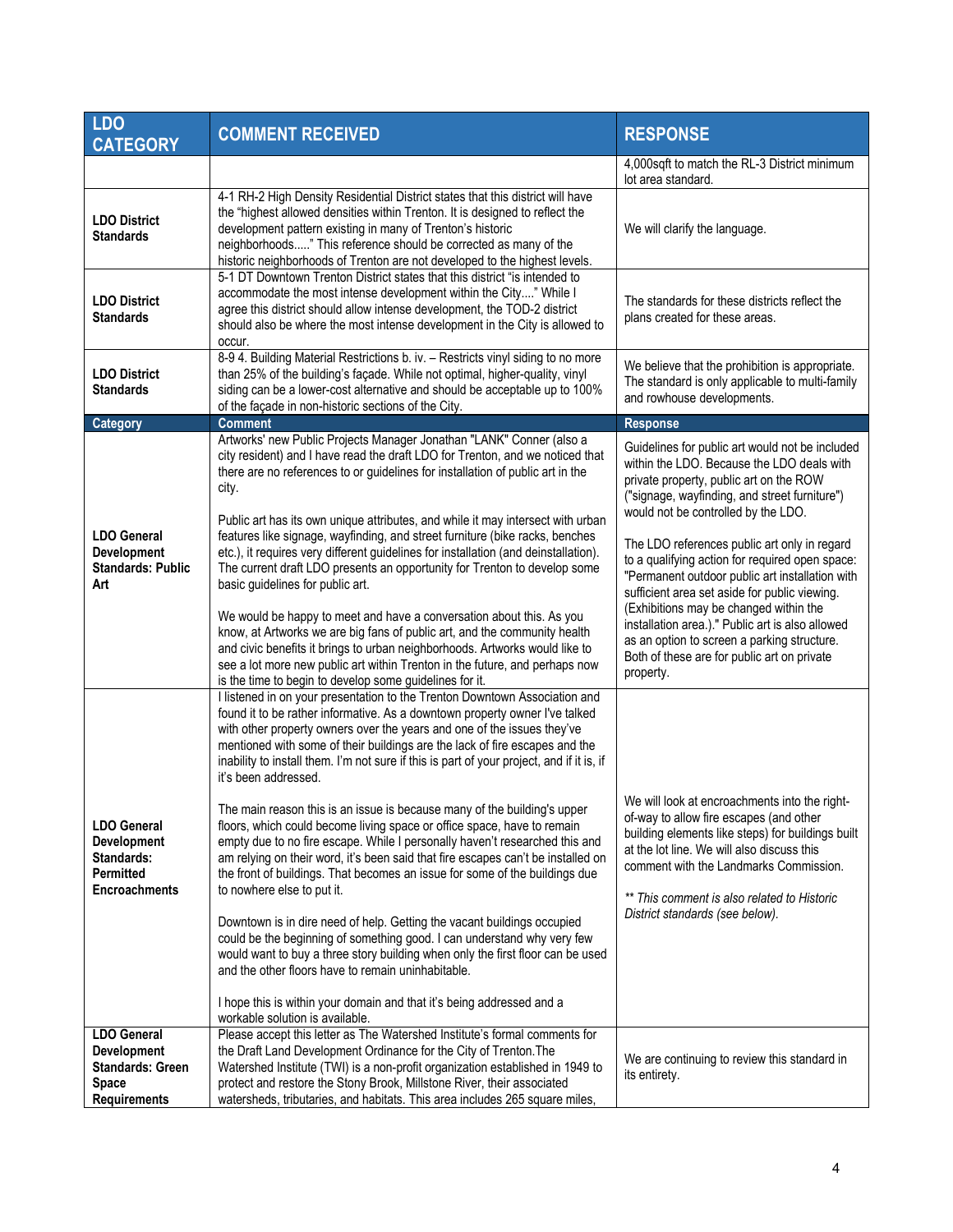| <b>LDO</b><br><b>CATEGORY</b>                                                                              | <b>COMMENT RECEIVED</b>                                                                                                                                                                                                                                                                                                                                                                                                                                                                                                                                                                                                                                                                                                                                                                                                                                                                                                                                                                                                                                                         | <b>RESPONSE</b>                                                                                                 |
|------------------------------------------------------------------------------------------------------------|---------------------------------------------------------------------------------------------------------------------------------------------------------------------------------------------------------------------------------------------------------------------------------------------------------------------------------------------------------------------------------------------------------------------------------------------------------------------------------------------------------------------------------------------------------------------------------------------------------------------------------------------------------------------------------------------------------------------------------------------------------------------------------------------------------------------------------------------------------------------------------------------------------------------------------------------------------------------------------------------------------------------------------------------------------------------------------|-----------------------------------------------------------------------------------------------------------------|
|                                                                                                            | draining approximately one-third of the Raritan Basin in central parts of New<br>Jersey.                                                                                                                                                                                                                                                                                                                                                                                                                                                                                                                                                                                                                                                                                                                                                                                                                                                                                                                                                                                        |                                                                                                                 |
|                                                                                                            | TWI recommends that the Draft Land Development Ordinance should<br>prioritize the generation or conservation of green spaces within the city limits<br>that can address issues related to stormwater flooding.                                                                                                                                                                                                                                                                                                                                                                                                                                                                                                                                                                                                                                                                                                                                                                                                                                                                  |                                                                                                                 |
|                                                                                                            | The plan currently outlines the requirement for multifamily, mixed-use and<br>non-residential developments to provide green or civic space for residents.<br>The plan dictates that multi-family developments must provide at least 100<br>square feet of on-site green space and/or civic space per dwelling unit with a<br>minimum of 30% of required on-site space must be common green space.<br>The fact that spaces like decks, balconies, porches and roofs can qualify as<br>green space (as outlined in Table 9-1) is concerning because those spaces<br>will do little to nothing to improve the stormwater flooding issues that plague<br>Trenton regularly. Additionally, the plan regularly presents civic space and<br>green space as equal options for developers, however the water infiltration<br>ability of these different options would have drastically different impacts on<br>local flooding depending on the material used (impervious vs pervious<br>surfaces).                                                                                       |                                                                                                                 |
|                                                                                                            | The plan also dictates that green space for multi-family development provide<br>at least 100 square feet of on-site green or civic space per dwelling. As local<br>flooding is a function of land use change and not necessarily population, we<br>encourage the City of Trenton to modify this requirement to reflect the<br>amount of green space created as a function of land disturbed by the project<br>to compensate for the significant flooding currently experienced in Trenton.                                                                                                                                                                                                                                                                                                                                                                                                                                                                                                                                                                                      |                                                                                                                 |
| <b>LDO General</b><br><b>Development</b><br><b>Standards: Green</b><br><b>Space</b><br><b>Requirements</b> | 9-2 B. Minimum On-Site Green Space and Civic Space 1. - while desirable,<br>providing 100 Sq. Ft. of on-site green space and/or civic space per dwelling<br>unit is excessive especially in an urban area. Applying this factor to a<br>hypothetical 150-unit (which isn't excessively large) development would<br>require 15,000 Sq. Ft. of space or 1/3 of an acre. Development sites<br>adjacent to existing public open space should also be allowed to offset this<br>requirement - without a significant cost - to encourage increased utilization<br>of the public space. To be competitive, developers will incorporate amenities<br>such as gyms, meeting rooms, and recreation areas into their projects and<br>should not be forced to meet excessive standards which may reduce the<br>amount of housing and other development occurring in Trenton. I suggest<br>significantly reducing or eliminating this requirement as it is not conducive to<br>development particularly in developed, urban areas and will limit new<br>housing and other new opportunities. | We are continuing to review this standard in<br>its entirety.                                                   |
| <b>LDO General</b><br><b>Development</b><br><b>Standards: Green</b><br><b>Space</b><br><b>Requirements</b> | Green/Civic Space requirement - Mixed Use - 100SF/Unit. (Copy of P26 of<br>Trenton-LDO on left side). There are locations in the zoning where a 120'<br>height limit is allowed that implies 10 stories or 150+ units. This would<br>require 15,000SF of open space. That's over 1/4 of an acre. In many cases,<br>that's almost the entire footprint of the site - nor would that example be seen<br>in such a dense and closely located city like Trenton - it's not seen in NYC,<br>Philadelphia, Jersey City, Harrison, New Brunswick. This is not possible.                                                                                                                                                                                                                                                                                                                                                                                                                                                                                                                | We are continuing to review this standard in<br>its entirety.                                                   |
| <b>LDO General</b><br><b>Development</b><br><b>Standards: Green</b><br><b>Space</b><br><b>Requirements</b> | Green/Civic Space requirement. Planning Board can approve fee in-lieu of -<br>but this just drives up costs in Trenton where high-rise construction isn't<br>even feasible.                                                                                                                                                                                                                                                                                                                                                                                                                                                                                                                                                                                                                                                                                                                                                                                                                                                                                                     | We are continuing to review this standard in<br>its entirety. This is an option to provide more<br>flexibility. |
| <b>LDO General</b><br><b>Development</b><br>Standards:<br>Landscape                                        | In regards to requirements outlined in Article 11. Landscape, justification for<br>not utilizing native plants in landscaping should be a requirement.<br>Additionally, landscaping requirements for parking lot adjacent areas should<br>aggressively address stormwater runoff through green infrastructure. Road<br>and parking lot runoff represents a large portion of stormwater flooding so by<br>requiring aggressive treatment along parking lots, Trenton can preemptively                                                                                                                                                                                                                                                                                                                                                                                                                                                                                                                                                                                            | We will review this standard to see the<br>feasible of requiring native plantings.                              |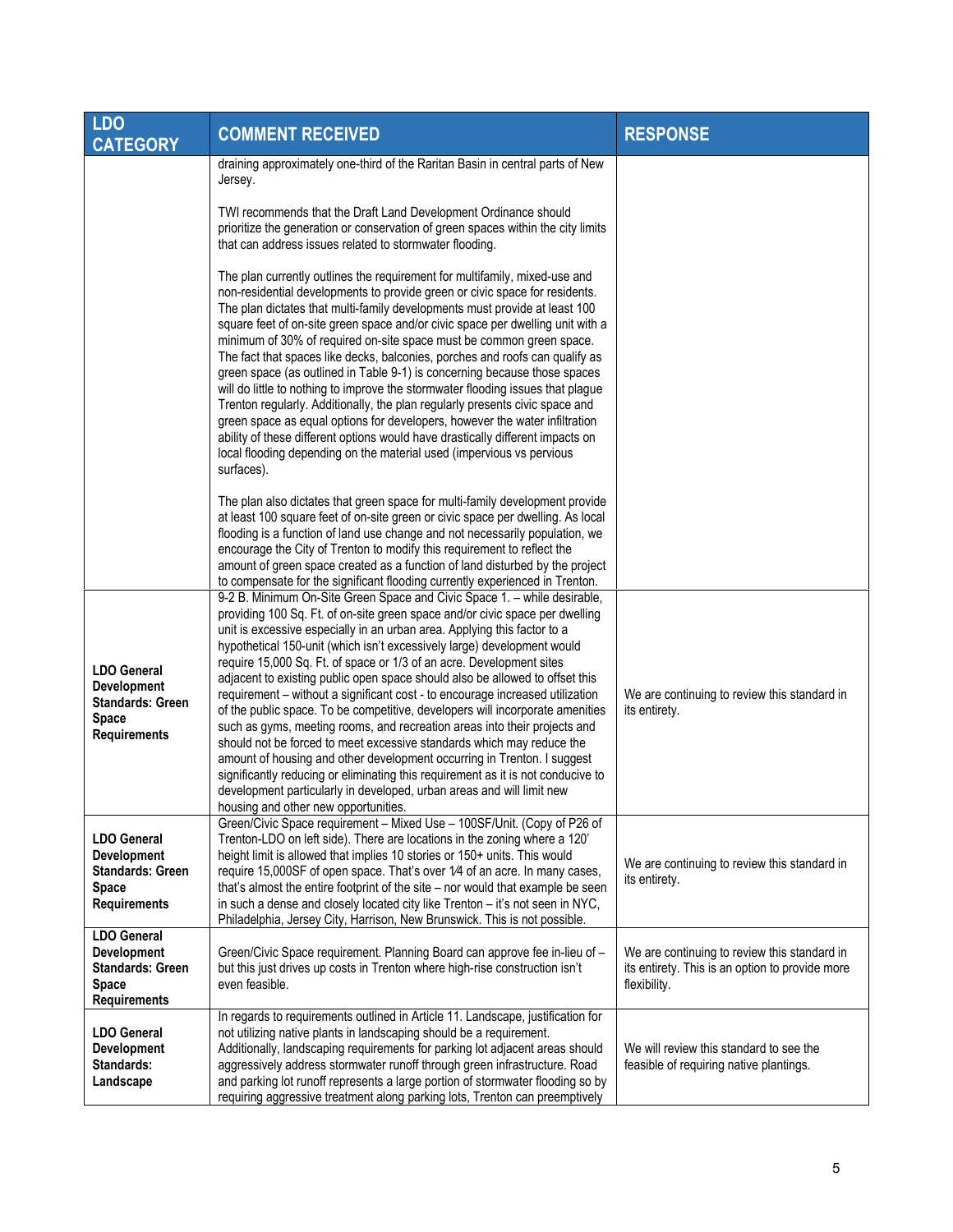| <b>LDO</b><br><b>CATEGORY</b>                                       | <b>COMMENT RECEIVED</b>                                                                                                                                                                                                                                                                                                                                                                                                                                                                                                                                                                                                                                                                                                                                                                                                                                                                                                                                                                                                                                                                                                                                                                                                                                               | <b>RESPONSE</b>                                                                                                                                                                                                                                                                                           |
|---------------------------------------------------------------------|-----------------------------------------------------------------------------------------------------------------------------------------------------------------------------------------------------------------------------------------------------------------------------------------------------------------------------------------------------------------------------------------------------------------------------------------------------------------------------------------------------------------------------------------------------------------------------------------------------------------------------------------------------------------------------------------------------------------------------------------------------------------------------------------------------------------------------------------------------------------------------------------------------------------------------------------------------------------------------------------------------------------------------------------------------------------------------------------------------------------------------------------------------------------------------------------------------------------------------------------------------------------------|-----------------------------------------------------------------------------------------------------------------------------------------------------------------------------------------------------------------------------------------------------------------------------------------------------------|
|                                                                     | address local flooding issues.                                                                                                                                                                                                                                                                                                                                                                                                                                                                                                                                                                                                                                                                                                                                                                                                                                                                                                                                                                                                                                                                                                                                                                                                                                        |                                                                                                                                                                                                                                                                                                           |
|                                                                     | The Watershed Institute would like to applaud the City of Trenton for<br>prioritizing tree protection as well as setting requirements for tree diversity.<br>Including information on the energy saving potential of properly placed trees<br>is a valuable inclusion in the plan. It is clear Trenton has a better<br>understanding than the average city of the value and impact of trees on<br>flooding, urban heat island effect and human health.                                                                                                                                                                                                                                                                                                                                                                                                                                                                                                                                                                                                                                                                                                                                                                                                                |                                                                                                                                                                                                                                                                                                           |
| <b>LDO General</b><br><b>Development</b><br>Standards:<br>Landscape | 11-3 Building Foundation Landscape 2. a. and b. should exclude linear feet<br>used for building egress                                                                                                                                                                                                                                                                                                                                                                                                                                                                                                                                                                                                                                                                                                                                                                                                                                                                                                                                                                                                                                                                                                                                                                | We will make this clarification.                                                                                                                                                                                                                                                                          |
| <b>LDO General</b><br><b>Development</b><br>Standards:<br>Landscape | 11-4 Required Parking Lot Landscaping Abutting a Street - while desirable<br>in concept, incorporating landscaping into heavily paved areas 1) often<br>results in extremely difficult conditions for the landscaped elements; and 2)<br>will significantly decrease parking lot efficiency. As a result, I recommend<br>this requirement be eliminated especially in a land-constrained urban area.<br>Although not suggested in the LDO, incorporating an irrigation system into<br>parking areas is very cost prohibitive and should also not be considered as<br>an option.                                                                                                                                                                                                                                                                                                                                                                                                                                                                                                                                                                                                                                                                                       | Parking lot landscape is a common ordinance<br>provision and in addition to screening of<br>parking lots, it offers benefits such as<br>stormwater control and minimizing the heat<br>island effect. We do not require irrigation and<br>do not want to prohibit its use if needed by the<br>development. |
| <b>LDO General</b><br>Development<br>Standards:<br>Landscape        | 11-9 11.10 TREE CONSERVATION E. Permitted Tree Removal 3. - should<br>include irreparable damage to sidewalks as a condition for removal                                                                                                                                                                                                                                                                                                                                                                                                                                                                                                                                                                                                                                                                                                                                                                                                                                                                                                                                                                                                                                                                                                                              | We will add the standard.                                                                                                                                                                                                                                                                                 |
| <b>LDO General</b><br><b>Development</b><br><b>Standards: Signs</b> | 12-7 H. Light Pole Banner 1. - Light pole banners should be permitted as<br>off-premises signage in conditions when the light poles define a particular<br>district (e.g., college or university district, specific historic district, etc.)                                                                                                                                                                                                                                                                                                                                                                                                                                                                                                                                                                                                                                                                                                                                                                                                                                                                                                                                                                                                                          | These banners are within private parking lots<br>and content neutrality is required. Exceptions<br>cannot be made for off-premise signs as<br>related above.                                                                                                                                              |
| <b>LDO General</b><br><b>Development</b><br><b>Standards: Signs</b> | 12-21 K. Wall Sign 1. Standard Wall Sign c. - provides that a wall sign can<br>be no larger than 40 SQ. Ft. This seems very minimal especially if the sign<br>would be part of a larger building. Rooftop signs may not be as desirable in<br>some uses and a facade sign should be allowed to be larger than 40 Sq. Ft.                                                                                                                                                                                                                                                                                                                                                                                                                                                                                                                                                                                                                                                                                                                                                                                                                                                                                                                                              | This is interpreted incorrectly. 40sf is the base<br>minimum allowed to all wall signs.                                                                                                                                                                                                                   |
| Category                                                            | <b>Comment</b>                                                                                                                                                                                                                                                                                                                                                                                                                                                                                                                                                                                                                                                                                                                                                                                                                                                                                                                                                                                                                                                                                                                                                                                                                                                        | <b>Response</b>                                                                                                                                                                                                                                                                                           |
| <b>Uses</b>                                                         | There is chronic abuse to the zoning approvals afforded in the past to<br>current uses. Church designation is used to circumvent true values of a<br>building for property tax assesd values and allow those portions of buildings<br>to be used "off the record" to host underground events that make lots of<br>cash in a "free use" structures and<br>These illegally labeled structures cause untold parking complications as a<br>result of excessive occupation for structures adjacent or nearby who do<br>have ample parking for "their customers".<br>Problem in Trenton is that illegally misrepresented structures appear to have<br>"carte blanc" permission to exist because these buildings never get reviewed<br>or appear to never be required to license "old zoning approval" that are on<br>record and operate on grandfathered permissions, that were in fact fronts for<br>underground establishment operations.<br>So the neighborhood gets unwanted reputations, the city loses out on tax<br>revenue from all angles, parking appears to always be congested and the<br>territorial protection intensity increases to the demise and fear factor that<br>turns the community into a hub of vice and fear for out of community<br>interaction. | Places of worship are afforded federal<br>protections so the ability to place restrictions<br>on these uses are severely limited. In terms of<br>uses operating illegally, this is an enforcement<br>issue.                                                                                               |
| <b>Uses</b>                                                         | Section 84 Item N - Page. 90 - Industrial Artisan uses - states this use is<br>limited to 10,000 SF. In practice this restriction will be problematic. A<br>property owner interested in this use is likely to take advantage of one of<br>Trenton's existing older buildings. They would be expected to seek to<br>convert the entire structure for this use. If there is an arbitrary limit set                                                                                                                                                                                                                                                                                                                                                                                                                                                                                                                                                                                                                                                                                                                                                                                                                                                                     | We will remove the size limitation.                                                                                                                                                                                                                                                                       |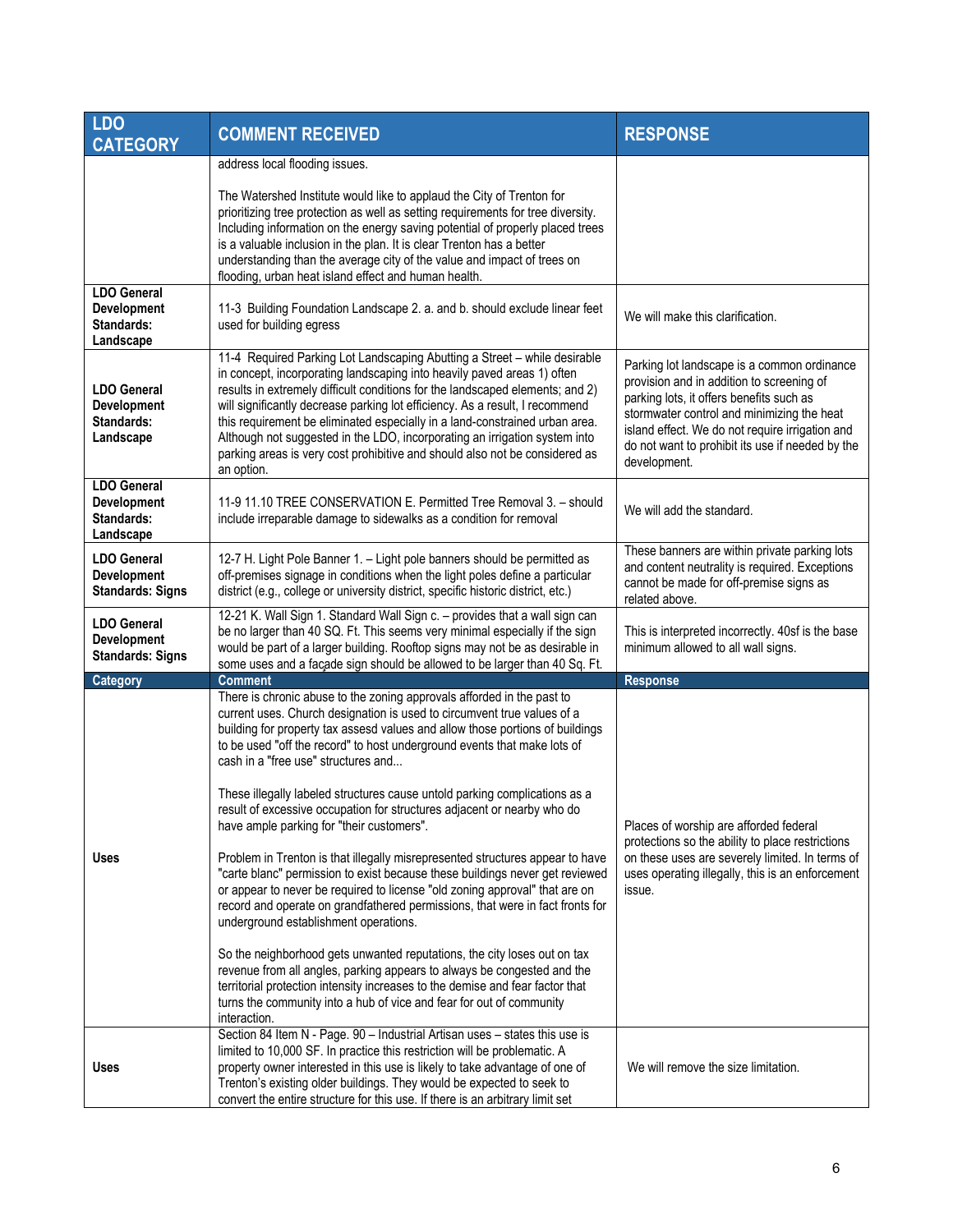| <b>LDO</b><br><b>CATEGORY</b> | <b>COMMENT RECEIVED</b>                                                                                                                                                                                                                                                                                                                                                                                                                                                                                                                                                                                                                                                                                                                                                                                                                                                                                                                                                                                                                                                                                                                                                                                                                  | <b>RESPONSE</b>                                                                                                                                                                                                                                                                                                                                                                                                                                                                                                                                                                                                                                                                                                                                                                                                                                                                                                                                                                                                                                                                                                                                                                                                                                                                                                                                                                                                                                                                                                     |
|-------------------------------|------------------------------------------------------------------------------------------------------------------------------------------------------------------------------------------------------------------------------------------------------------------------------------------------------------------------------------------------------------------------------------------------------------------------------------------------------------------------------------------------------------------------------------------------------------------------------------------------------------------------------------------------------------------------------------------------------------------------------------------------------------------------------------------------------------------------------------------------------------------------------------------------------------------------------------------------------------------------------------------------------------------------------------------------------------------------------------------------------------------------------------------------------------------------------------------------------------------------------------------|---------------------------------------------------------------------------------------------------------------------------------------------------------------------------------------------------------------------------------------------------------------------------------------------------------------------------------------------------------------------------------------------------------------------------------------------------------------------------------------------------------------------------------------------------------------------------------------------------------------------------------------------------------------------------------------------------------------------------------------------------------------------------------------------------------------------------------------------------------------------------------------------------------------------------------------------------------------------------------------------------------------------------------------------------------------------------------------------------------------------------------------------------------------------------------------------------------------------------------------------------------------------------------------------------------------------------------------------------------------------------------------------------------------------------------------------------------------------------------------------------------------------|
|                               | without regard to the size of an actual existing buildings, this unnecessary<br>overall limitation on the size of the use, is likely to discourage this use<br>entirely.                                                                                                                                                                                                                                                                                                                                                                                                                                                                                                                                                                                                                                                                                                                                                                                                                                                                                                                                                                                                                                                                 |                                                                                                                                                                                                                                                                                                                                                                                                                                                                                                                                                                                                                                                                                                                                                                                                                                                                                                                                                                                                                                                                                                                                                                                                                                                                                                                                                                                                                                                                                                                     |
| <b>Uses</b>                   | I can envision a multi-tenanted property such as 21 Muirhead, which has<br>30,000 SF overall plus a useable basement and attic, making the building<br>area over 40,000 SF. The building's multiple floors and sections could be<br>readily divided for multiple tenants. The owner may have difficulty finding<br>other tenants with complementary uses that are not classified as artisan<br>uses, and so risks not being able to fully lease the building. I can think of<br>several other buildings that this would affect. This restriction seems arbitrary<br>and not related to the existing building inventory.<br>Hi therethanks for your work on this! There are some inconsistencies<br>between proposed LDO and recent Community Gardening Ordinance. LDO<br>language is preferable. (Have already shared this with Planning Staff)                                                                                                                                                                                                                                                                                                                                                                                          | We will need to reconcile the issues between<br>the community gardening requirements. We<br>will update apiary standards (sent in separate<br>email) to reflect the changes requested.                                                                                                                                                                                                                                                                                                                                                                                                                                                                                                                                                                                                                                                                                                                                                                                                                                                                                                                                                                                                                                                                                                                                                                                                                                                                                                                              |
| <b>Uses</b>                   | See Email/PDF<br>8-2 8.3 USE RESTRICTIONS B - States that drive through facilities are<br>prohibited except for financial institutions while the definition of a Drive-<br>Through Facility (page 2-8) states that it must be approved separately as a<br>principal use "such as eating and drinking establishments". While not<br>desirable in all locations, the LDO should permit drive through facilities for<br>eating and (non- alcoholic) drinking establishments.                                                                                                                                                                                                                                                                                                                                                                                                                                                                                                                                                                                                                                                                                                                                                                | The proposed draft prohibits drive-throughs,<br>with the exception of financial institutions. We<br>will correct the definition as that language is<br>an error.                                                                                                                                                                                                                                                                                                                                                                                                                                                                                                                                                                                                                                                                                                                                                                                                                                                                                                                                                                                                                                                                                                                                                                                                                                                                                                                                                    |
| <b>Category</b>               | <b>Comment</b>                                                                                                                                                                                                                                                                                                                                                                                                                                                                                                                                                                                                                                                                                                                                                                                                                                                                                                                                                                                                                                                                                                                                                                                                                           | <b>Response</b>                                                                                                                                                                                                                                                                                                                                                                                                                                                                                                                                                                                                                                                                                                                                                                                                                                                                                                                                                                                                                                                                                                                                                                                                                                                                                                                                                                                                                                                                                                     |
| <b>Affordable Housing</b>     | I would like to know if/how the required ratio of affordable housing to market<br>rate housing in new development will be addressed by this ordinance, and if<br>not by this ordinance, than by what measures it will be addressed. I am<br>concerned about the future affordability and potential displacement of<br>residents in certain areas, specifically around in East Trenton and Wilbur<br>Section. With Wilbur Section in particular, with the impending development<br>of the Trenton Transit Center area, I anticipate that if this is not addressed,<br>many of the current residents of that area (most of whom are renters) will be<br>priced out of the area. To my knowledge there is no current affordable<br>housing development taking place in that area and currently the area has<br>little to no permanent affordable housing options, while other parts of the<br>city, like MLK/Brunswick Ave area and parts of West Trenton have a high<br>concentration of affordable housing. Without responsible integration of<br>mixed affordable and market rate housing, we will end up with even more<br>concentrated pockets of poverty in the city, and/or displace massive<br>amounts of our low income residents. | Thank you for your comment. The LDO, as<br>drafted, does not address a ratio of affordable<br>housing to market rate housing in new<br>development. Such a provision would be<br>considered "inclusionary zoning," and as such<br>has not been included in the LDO for a<br>several reasons:<br>The City's Comprehensive Plan, Trenton250,<br>while speaking of the City's commitment to<br>affordable housing, does not recommend the<br>adoption of inclusionary zoning as a<br>mechanism to produce such housing. In fact,<br>Trenton250 states that the City has an<br>"excessive amount of deed-restricted<br>affordable housing as a proportion of total<br>housing stock and regional 'fair share."<br>According to the plan, 24% of the City's<br>housing stock is deed-restricted affordable<br>housing dedicated to households with<br>incomes at or below 80% AMI (area median<br>income). It further states that the most urgent<br>need is housing for those families earning<br>30% or lower AMI - which would typically not<br>be addressed through inclusionary zoning -<br>and suggests that new market-rate housing<br>can appeal to residents of "relatively modest<br>income levels, relieving the City of this<br>burden." In response to this guidance, the<br>Draft LDO has been written to provide for a<br>greater range of residential districts, and to<br>allow a greater diversity of housing types,<br>which can encourage the creation of new<br>units at a variety of price points. |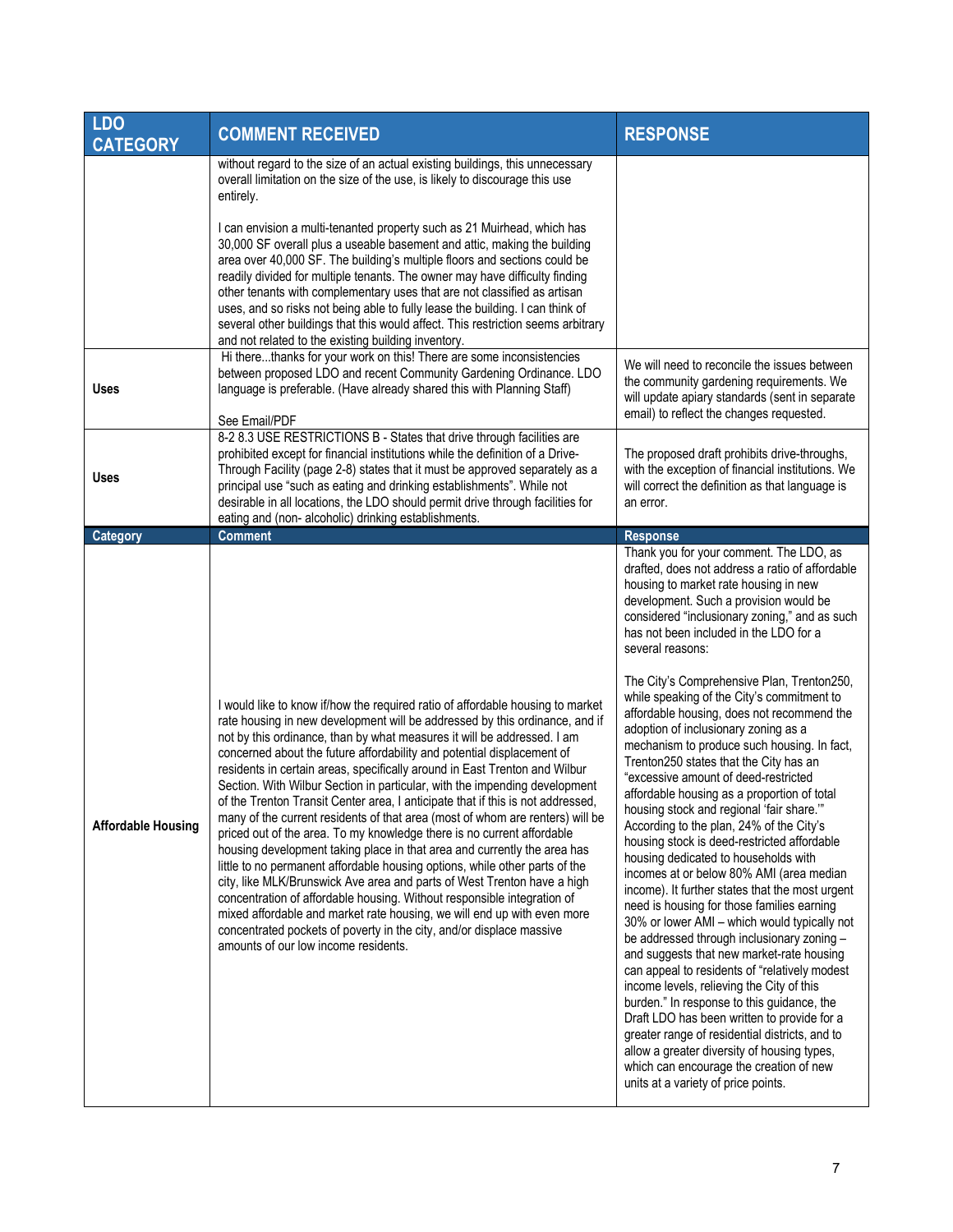| <b>LDO</b><br><b>CATEGORY</b>                        | <b>COMMENT RECEIVED</b>                                                                                                                                                                                                                                                                                                                                                                                                                                                                                                                                                                                                                                                                                                                                                                                                                                                                                | <b>RESPONSE</b>                                                                                                                                                                                                                                                                                                                                                                                                                                                                                                                                                                                                                                                                                                                                    |
|------------------------------------------------------|--------------------------------------------------------------------------------------------------------------------------------------------------------------------------------------------------------------------------------------------------------------------------------------------------------------------------------------------------------------------------------------------------------------------------------------------------------------------------------------------------------------------------------------------------------------------------------------------------------------------------------------------------------------------------------------------------------------------------------------------------------------------------------------------------------------------------------------------------------------------------------------------------------|----------------------------------------------------------------------------------------------------------------------------------------------------------------------------------------------------------------------------------------------------------------------------------------------------------------------------------------------------------------------------------------------------------------------------------------------------------------------------------------------------------------------------------------------------------------------------------------------------------------------------------------------------------------------------------------------------------------------------------------------------|
|                                                      |                                                                                                                                                                                                                                                                                                                                                                                                                                                                                                                                                                                                                                                                                                                                                                                                                                                                                                        | Should the City's policy shift toward the use of<br>inclusionary zoning as a mechanism to<br>produce affordable housing units, such a<br>mechanism would need to be informed by<br>specific study to ensure that any provisions<br>included would correspond to market realities,<br>community desires, and achievable<br>outcomes. Such study is beyond the scope of<br>the current LDO update process. Inclusionary<br>zoning can be used to produce affordable<br>housing, but the requirements must be<br>specifically tailored to local conditions to<br>ensure that they serve to produce more<br>affordable units within the City, and not to<br>suppress production of new units through<br>imposition of market-incompatible regulations. |
| <b>Category</b>                                      | <b>Comment</b>                                                                                                                                                                                                                                                                                                                                                                                                                                                                                                                                                                                                                                                                                                                                                                                                                                                                                         | <b>Response</b>                                                                                                                                                                                                                                                                                                                                                                                                                                                                                                                                                                                                                                                                                                                                    |
| Parking:<br><b>Elimination of</b><br><b>Minimums</b> | The number one concern of businesses in Trenton is the lack of parking.<br>The argument that "the market will decide" how much parking developers<br>will provide is naïve. Developers will likely provide too little parking which will<br>overburden existing curbside parking.                                                                                                                                                                                                                                                                                                                                                                                                                                                                                                                                                                                                                      |                                                                                                                                                                                                                                                                                                                                                                                                                                                                                                                                                                                                                                                                                                                                                    |
| Parking:<br><b>Elimination of</b><br><b>Minimums</b> | Parking minimums stall development. The city should strive to eliminate<br>minimum parking requirements and encourage more use of public parking<br>facilities which should offer weekend and evening rates, residential rates<br>and flexible rates whenever possible.                                                                                                                                                                                                                                                                                                                                                                                                                                                                                                                                                                                                                                |                                                                                                                                                                                                                                                                                                                                                                                                                                                                                                                                                                                                                                                                                                                                                    |
| Parking:<br><b>Elimination of</b><br><b>Minimums</b> | I fully support the change from minimum parking requirements to Max<br>parking requirements and strongly support EV charging and bicycle parking<br>requirements. I am strongly in favor of the need to reduce paving and<br>increase permeable surfaces.                                                                                                                                                                                                                                                                                                                                                                                                                                                                                                                                                                                                                                              |                                                                                                                                                                                                                                                                                                                                                                                                                                                                                                                                                                                                                                                                                                                                                    |
| Parking:<br><b>Elimination of</b><br><b>Minimums</b> | NJF supports the LDO's emphasis on reducing the amount of space that is<br>dedicated to parking. From a stormwater management perspective, we<br>would like to see parking lots redeveloped and infiltrating stormwater runoff,<br>whether as a park or other use.                                                                                                                                                                                                                                                                                                                                                                                                                                                                                                                                                                                                                                     |                                                                                                                                                                                                                                                                                                                                                                                                                                                                                                                                                                                                                                                                                                                                                    |
| Parking: TDM                                         | I support the general direction that the City is moving in regarding parking,<br>but I am concerned that there are not adequate safeguards to protect<br>existing owners and on-street neighborhood parking facilities. The<br>requirement for a Transportation Demand Management Plan created by the<br>developer's consultant is not comforting and is not applied to smaller scale<br>projects that may have a significant parking impact, i.e., adding five-units of<br>housing to a crowded street can be chaotic. A key factor triggering the<br>creation of a TDM Plan should not just be size of project, but location of<br>project and how difficult parking is in those areas.                                                                                                                                                                                                              | We are continuing to review this standard.                                                                                                                                                                                                                                                                                                                                                                                                                                                                                                                                                                                                                                                                                                         |
|                                                      | 10.5 Transportation Demand Management                                                                                                                                                                                                                                                                                                                                                                                                                                                                                                                                                                                                                                                                                                                                                                                                                                                                  |                                                                                                                                                                                                                                                                                                                                                                                                                                                                                                                                                                                                                                                                                                                                                    |
| Parking: TDM                                         | This entire concept is extremely problematic without any guidelines. One<br>cannot plan for or create a development concept in the absence of knowing<br>what the parking requirement are or will be.<br>First, the new parking restrictions require all parking on-site - eliminating the<br>possibility of leveraging nearby parking lots. Then when a development<br>team is trying to figure out the site design - how do they do it without<br>knowing the parking requirements? They will have to guess what the<br>ultimate Transportation Demand consultant will determine.<br>Then they will come up with a scheme for the site $-$ and spend significant<br>sums to create a site plan and architectural design - hoping all the way that<br>their scheme for parking will be substantiated by the consultant.<br>Assuming that happens, then they roll the dice that the planning or zoning | We are continuing to review this standard.<br>We will be adding more standards to the TDM<br>provisions, which will allow more objective<br>review and assessment.                                                                                                                                                                                                                                                                                                                                                                                                                                                                                                                                                                                 |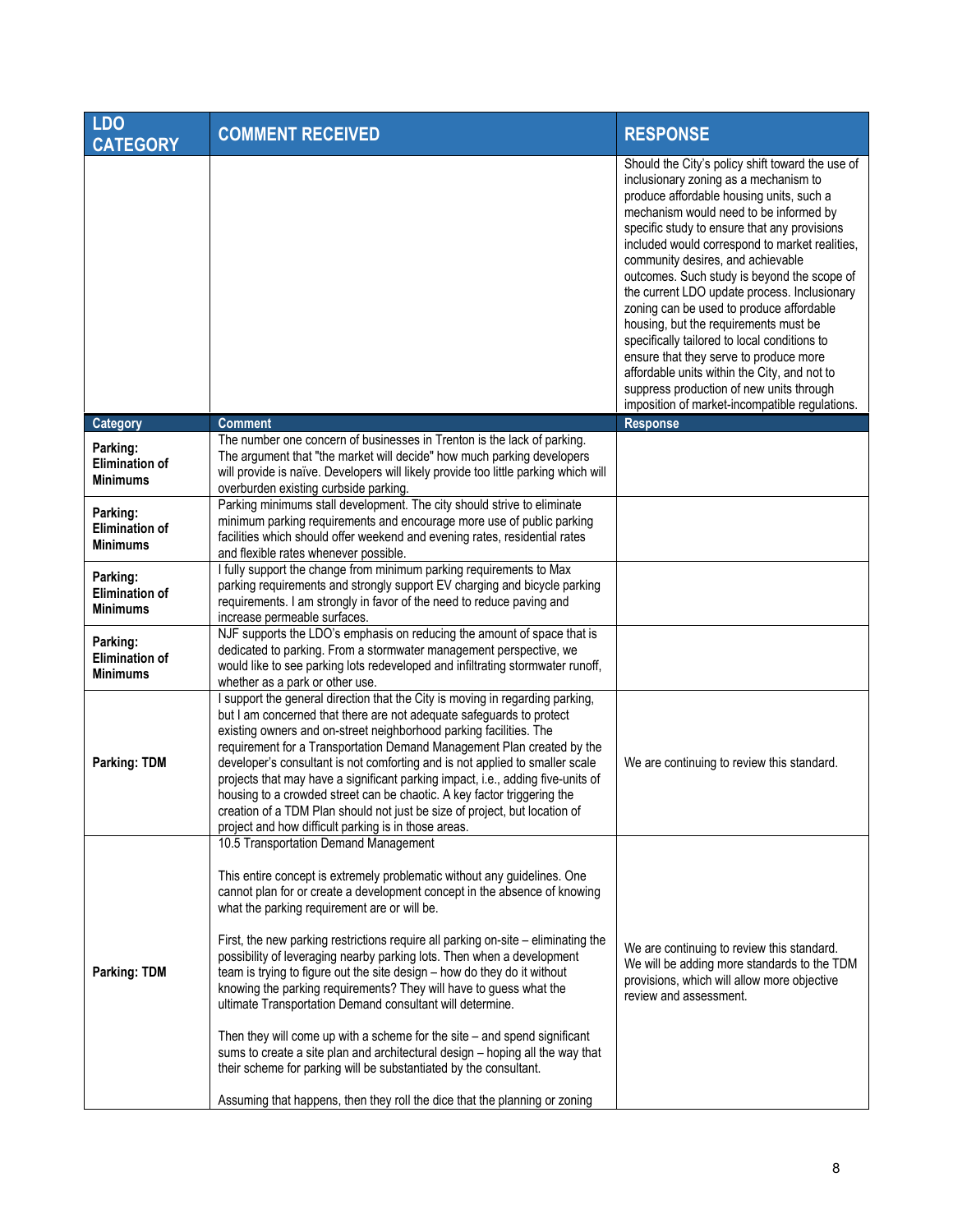| <b>LDO</b><br><b>CATEGORY</b>                       | <b>COMMENT RECEIVED</b>                                                                                                                                                                                                                                                                                                                                                                                                                                                                                                                                                                                                                                                                                                                                                                                                                                                                                                                                                                                                                                                                                                                                                                                                                                                                                                                                                                                                                                                                                                                                                                                                                                                                                                                                                     | <b>RESPONSE</b>                                                                                                                                                                                                                                                                                                                                               |
|-----------------------------------------------------|-----------------------------------------------------------------------------------------------------------------------------------------------------------------------------------------------------------------------------------------------------------------------------------------------------------------------------------------------------------------------------------------------------------------------------------------------------------------------------------------------------------------------------------------------------------------------------------------------------------------------------------------------------------------------------------------------------------------------------------------------------------------------------------------------------------------------------------------------------------------------------------------------------------------------------------------------------------------------------------------------------------------------------------------------------------------------------------------------------------------------------------------------------------------------------------------------------------------------------------------------------------------------------------------------------------------------------------------------------------------------------------------------------------------------------------------------------------------------------------------------------------------------------------------------------------------------------------------------------------------------------------------------------------------------------------------------------------------------------------------------------------------------------|---------------------------------------------------------------------------------------------------------------------------------------------------------------------------------------------------------------------------------------------------------------------------------------------------------------------------------------------------------------|
|                                                     | board will agree with the Transportation demand report that was submitted.<br>Few if any of the board members are parking experts, so they may have<br>their own subjective views and send the plan back.                                                                                                                                                                                                                                                                                                                                                                                                                                                                                                                                                                                                                                                                                                                                                                                                                                                                                                                                                                                                                                                                                                                                                                                                                                                                                                                                                                                                                                                                                                                                                                   |                                                                                                                                                                                                                                                                                                                                                               |
|                                                     | Then what - does the development team go back the drawing board and<br>hope to come up with another version that may or may not be acceptable to<br>the board?                                                                                                                                                                                                                                                                                                                                                                                                                                                                                                                                                                                                                                                                                                                                                                                                                                                                                                                                                                                                                                                                                                                                                                                                                                                                                                                                                                                                                                                                                                                                                                                                              |                                                                                                                                                                                                                                                                                                                                                               |
|                                                     | This is fraught with problems - and could potentially defray interest in<br>developing sites.                                                                                                                                                                                                                                                                                                                                                                                                                                                                                                                                                                                                                                                                                                                                                                                                                                                                                                                                                                                                                                                                                                                                                                                                                                                                                                                                                                                                                                                                                                                                                                                                                                                                               |                                                                                                                                                                                                                                                                                                                                                               |
| <b>Parking: TDM</b>                                 | 10.5 Transportation Demand Management. This entire concept is extremely<br>problematic without any guidelines. One cannot plan for or create a<br>development concept in the absence of knowing what the parking<br>requirements are or will be. First, the new parking restrictions require all<br>residential parking to be located on-site - eliminating the possibility of<br>leveraging nearby parking lots. Even non-residential parking in non-<br>residential districts must be located no more than 1,000' from the project.<br>This eliminates creative solutions to utilize more distant parking and<br>utilization of a shuttle service, etc. without a variance. The parking location<br>limitations also make it much more difficult for a development team trying to<br>figure out the site design - how do they do it without knowing the parking<br>requirements? They will have to guess what the ultimate Transportation<br>Demand consultant will determine. Then they will come up with a scheme<br>for the site – and spend significant sums to create a site plan and<br>architectural design - hoping all the way that their scheme for parking will be<br>substantiated by the consultant. Assuming that happens, then they roll the<br>dice that the planning or zoning board will agree with the Transportation<br>demand report that was submitted. Few if any of the board members are<br>parking experts, so they may have their own subjective views and send the<br>plan back. Then what - does the development team go back the drawing<br>board and hope to come up with another version that may or may not be<br>acceptable to the board? This is fraught with problems - and could<br>potentially defray interest in developing sites. | We are continuing to review this standard.<br>We will be adding more standards to the TDM<br>provisions, which will allow more objective<br>review and assessment.                                                                                                                                                                                            |
| <b>Parking: Parking</b><br><b>Structures</b>        | Parking structures as a principal use should not be allowed and should<br>require a variance. Garages have a major and lasting impact on the areas<br>where they are located and need to be handled as unique and critical<br>developments. The only as-of-right structures should be as you have<br>outlined in Parking Structures as Ancillary to a Principal Use section.                                                                                                                                                                                                                                                                                                                                                                                                                                                                                                                                                                                                                                                                                                                                                                                                                                                                                                                                                                                                                                                                                                                                                                                                                                                                                                                                                                                                | We believe there is still a need for parking<br>structures in select districts: however due to<br>the cost of constructing parking structures we<br>do not believe that this will lead to an excess<br>of these uses. We continue to look at design<br>standards for parking structures as well.                                                              |
| <b>Parking: Parking</b><br><b>Location + Design</b> | 10.2 A. 1. Residential uses. All required parking spaces for residential uses<br>must be located on the same lot as the residential use.<br>10.2 B. 1. Non-residential uses. All required parking spaces for non-<br>residential uses in residential districts must be located on the same lot as<br>the use served.                                                                                                                                                                                                                                                                                                                                                                                                                                                                                                                                                                                                                                                                                                                                                                                                                                                                                                                                                                                                                                                                                                                                                                                                                                                                                                                                                                                                                                                        | In the current draft, the provisions of 10.2<br>apply when the development chooses to<br>install parking.                                                                                                                                                                                                                                                     |
|                                                     | 3. Parking spaces for commercial and mixed-use districts (TOD) must be<br>located to the side or rear of the principal building.<br>All of the above requirements will preclude the opportunity to leverage the<br>empty parking spaces on weekends & evenings in the Transit Center and<br>Downtown neighborhoods. These areas have significant excess parking<br>capacity that can be used to increase development - but all of these<br>opportunities will be prohibited with the new LDO parking restrictions.<br>In many successful cities, parking is frequently sourced offsite - given<br>Trenton's small footprint and excess parking structure and lot capacity - why                                                                                                                                                                                                                                                                                                                                                                                                                                                                                                                                                                                                                                                                                                                                                                                                                                                                                                                                                                                                                                                                                             | 10.2.B.1 refers only to nonresidential uses<br>only in residential districts. For nonresidential<br>uses in nonresidential districts a 1,000'<br>distance from the site is allowed.<br>Further, when a TDM is required, options<br>such as the one outlined for "empty parking<br>spaces" located nearby, without a distance<br>requirement, can be utilized. |
|                                                     | limit our growth potential and drive up costs by forcing more parking on-site?<br>10.3 Standards for off-street Parking                                                                                                                                                                                                                                                                                                                                                                                                                                                                                                                                                                                                                                                                                                                                                                                                                                                                                                                                                                                                                                                                                                                                                                                                                                                                                                                                                                                                                                                                                                                                                                                                                                                     |                                                                                                                                                                                                                                                                                                                                                               |
| <b>Parking: Parking</b><br>Location + Design        | From chart: 90 degree (Head In Parking) - required aisle width - 25'.<br>The current requirement is 24' which should stay - most parking modules -                                                                                                                                                                                                                                                                                                                                                                                                                                                                                                                                                                                                                                                                                                                                                                                                                                                                                                                                                                                                                                                                                                                                                                                                                                                                                                                                                                                                                                                                                                                                                                                                                          | Will be corrected to the current standard of<br>24'.                                                                                                                                                                                                                                                                                                          |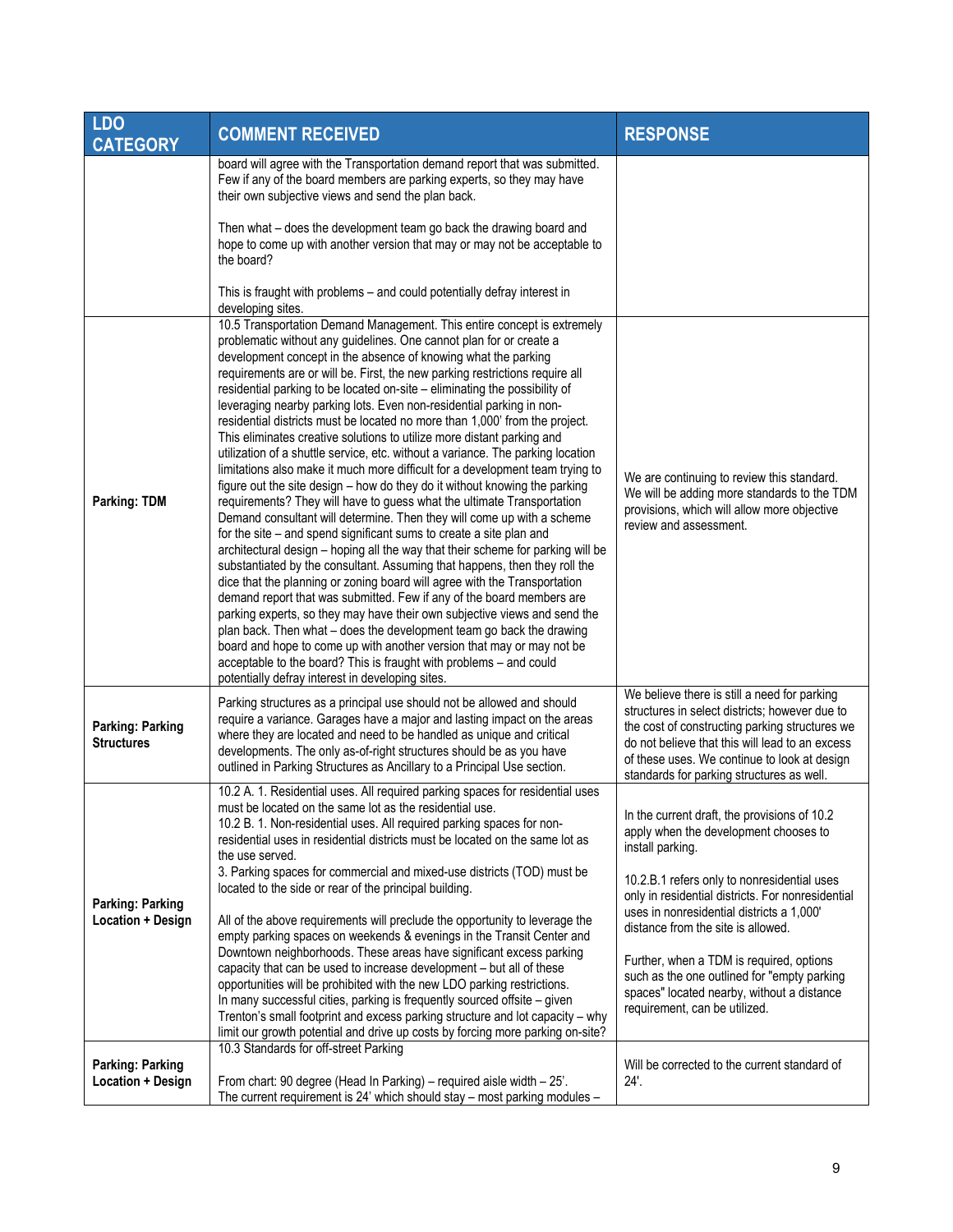| <b>LDO</b><br><b>CATEGORY</b>                | <b>COMMENT RECEIVED</b>                                                                                                                                                                                                                                                                                                                                                                                                                                                                                                                                                                                                                                                                                                                                                                                                                                                                                                                                                                                                                                                                                                                                                                                                                                                                                                              | <b>RESPONSE</b>                                                                                                                                                                                                                                                                                                                               |
|----------------------------------------------|--------------------------------------------------------------------------------------------------------------------------------------------------------------------------------------------------------------------------------------------------------------------------------------------------------------------------------------------------------------------------------------------------------------------------------------------------------------------------------------------------------------------------------------------------------------------------------------------------------------------------------------------------------------------------------------------------------------------------------------------------------------------------------------------------------------------------------------------------------------------------------------------------------------------------------------------------------------------------------------------------------------------------------------------------------------------------------------------------------------------------------------------------------------------------------------------------------------------------------------------------------------------------------------------------------------------------------------|-----------------------------------------------------------------------------------------------------------------------------------------------------------------------------------------------------------------------------------------------------------------------------------------------------------------------------------------------|
|                                              | and all structured parking standards ar a 60' parking module with 18' stall,<br>24' wide drive and $18'$ stall = $60'$                                                                                                                                                                                                                                                                                                                                                                                                                                                                                                                                                                                                                                                                                                                                                                                                                                                                                                                                                                                                                                                                                                                                                                                                               |                                                                                                                                                                                                                                                                                                                                               |
|                                              | This extra foot width will limit the potential for high-density developments<br>with structured parking.                                                                                                                                                                                                                                                                                                                                                                                                                                                                                                                                                                                                                                                                                                                                                                                                                                                                                                                                                                                                                                                                                                                                                                                                                             |                                                                                                                                                                                                                                                                                                                                               |
| <b>Parking: Parking</b><br>Location + Design | H. Parking structure design<br>b. Integrated Ancillary Parking Structures<br>i. Parking structures must include residential or non-residential active uses<br>along 75% of the ground floor length<br>This is too onerous: First, the uses will likely not be residential in a tall<br>building with a ground floor parking structure, so that leaves retail/office as<br>the uses, and then only 25% for parking access with little natural ventilation.<br>This will trigger major air circulation systems for fresh air requirements - you<br>don't even see this in major cities that could afford that? Look to<br>Philadelphia, Long Island City, Brooklyn Hoboken - this requirement isn't<br>practical.<br>ii. Non-residential active use spaces must be a min. of 20 ft. and the<br>ability to accommodate equipment for restaurant uses. Why is this needed?<br>Any building that will have structured parking will be a large building - with<br>multiple retail/office spaces. Why should a building be able to accommodate<br>2-3-4-5 restaurants - This will create tremendous problems for high-rise<br>buildings in ventilation shaft ways for exhaust. Not all retail spaces are<br>leased to restaurant uses - and currently there is little to no demand for new<br>restaurants so why be incredibly onerous now? | Please note, the 75% calculation for active<br>uses is based on the linear frontage once<br>"areas of required vehicular and pedestrian<br>egress, and mechanical or electrical<br>equipment rooms" have been excluded.<br>We will remove the requirement for spaces to<br>accommodate a restaurant use.                                      |
| <b>Parking: Required</b><br><b>Spaces</b>    | 10-12 Maximum Vehicle Spaces relating to Domestic Violence and<br>Homeless Shelters should relate to the number of rooms provided rather<br>than GFA of office space. While occupants of these facilities in many cases<br>may not have access to vehicles, tying vehicles to office space seems less<br>relatable than to the number of potential occupants.                                                                                                                                                                                                                                                                                                                                                                                                                                                                                                                                                                                                                                                                                                                                                                                                                                                                                                                                                                        | This is a fairly common parking standard for<br>these uses as the primary users of parking<br>are the employees.                                                                                                                                                                                                                              |
| <b>Parking: EV Spaces</b>                    | As to the electric parking charger stations,<br>1. Who pays for the installation.<br>2. Will the property owner be allowed to charge fees for the hookup?<br>3. How extensive & practical is the permissions gonna be to allow property<br>owners to become "electric charging sites" for a fee to the publuc?<br>4. Will the electric charger parking stalls be mandatory or optional<br>considering the logistics of setting up the potentially "tariff controlled" public<br>energy supply station.                                                                                                                                                                                                                                                                                                                                                                                                                                                                                                                                                                                                                                                                                                                                                                                                                               | The LDO does not control the ownership or<br>operation of an EV charging station; rather, it<br>creates permissions to allow them.<br>In terms of mandatory or optional, certain<br>types of parking facilities are required to<br>install EV spaces per the State of NJ; the<br>LDO will be updated to reflect the State Model<br>Ordinance. |
| <b>Parking: EV Spaces</b>                    | in High Density residential areas where residents parking is primarily on<br>street we need a solution for EV charging for existing housing. EVs are only<br>a viable solution if you can charge at home or very close to home. For those<br>without private off-street parking this is a challenge. We have an EV and<br>manage with a level 2 charger in the basement with a 25ft cable that<br>reaches a parking spot directly in front of our house. However we need to<br>just hope that no-one else parks there so it is available for us to charge. This<br>isn't a viable long-term solution. In addition many residents in apartments or<br>rental accommodation don't have the option to install a charger that reaches<br>the street. Mandatory EV charging spots on every block would be a solution,<br>another may be to have reserved parking for residents who have installed<br>their own charger.                                                                                                                                                                                                                                                                                                                                                                                                                   | The requirements for EV spaces will be<br>revised to reflect the NJ State requirements.<br>The required number of spaces and types of<br>spaces specifically cannot be altered within<br>the model code per the State.                                                                                                                        |
| <b>Parking: Bicycle</b><br>Parking           | 10.4 Off-street vehicle and bicycle parking spaces.<br>D. Required bicycle parking spaces<br>> in the chart - a Multifamily dwelling requires 1 bike space per 2 dwelling<br>units. A 200 unit building would require 100 bike spaces - this is simply<br>ridiculous.                                                                                                                                                                                                                                                                                                                                                                                                                                                                                                                                                                                                                                                                                                                                                                                                                                                                                                                                                                                                                                                                | In the required bike parking calculation<br>section, there is a maximum threshold: "In all<br>cases where bicycle parking is required, a<br>minimum of two bicycle spaces and no more<br>than a total of 25 required bicycle parking<br>spaces are required."                                                                                 |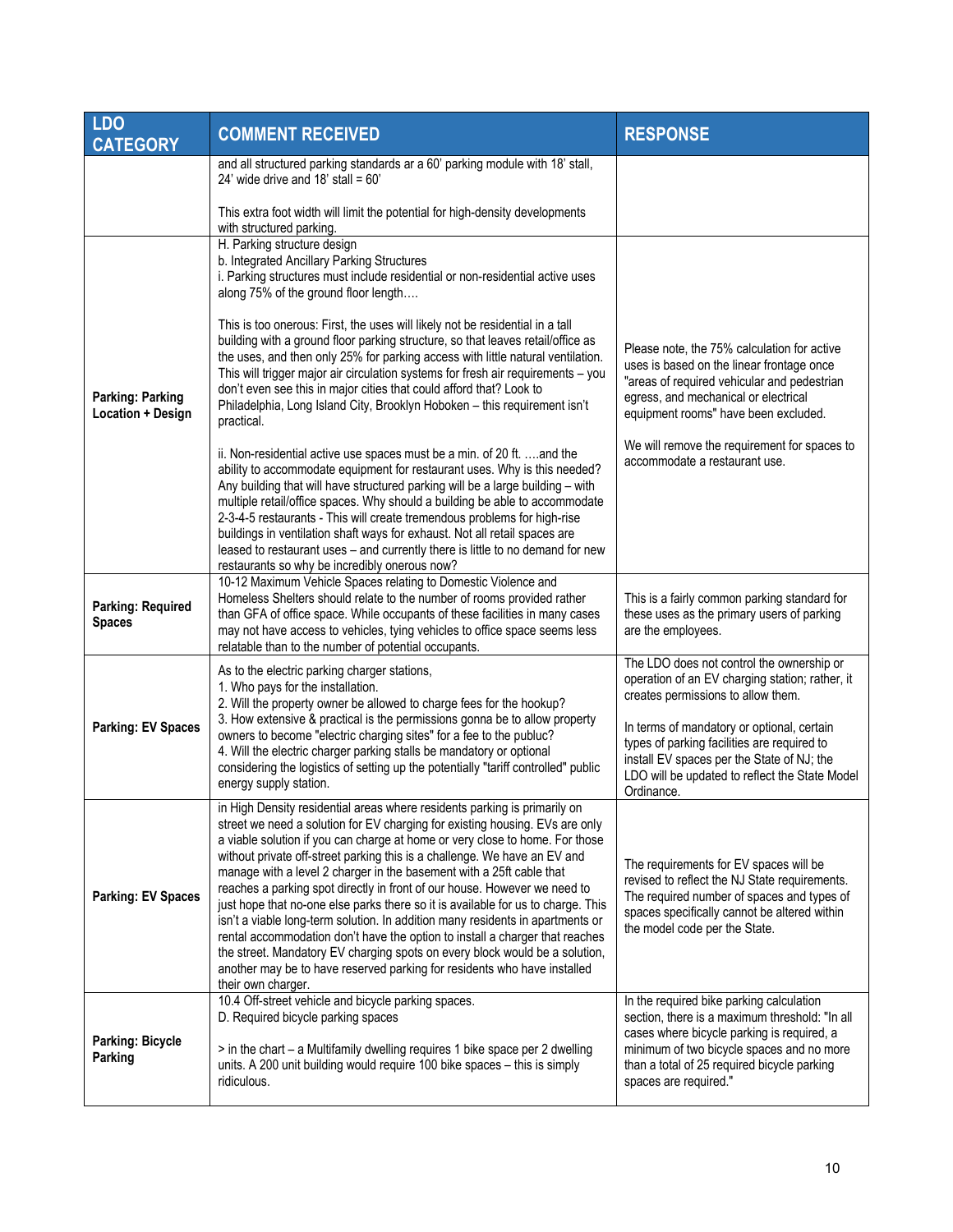| <b>LDO</b><br><b>CATEGORY</b> | <b>COMMENT RECEIVED</b>                                                                                                                                                                                                                                                                                                                                                                                                                                                                                                                                                                                                                                                                                                                                                                                                                                                                                                                                                                                                                                                                                                                                                                                                                                                                                         | <b>RESPONSE</b>                                                                                                                                                                                                        |
|-------------------------------|-----------------------------------------------------------------------------------------------------------------------------------------------------------------------------------------------------------------------------------------------------------------------------------------------------------------------------------------------------------------------------------------------------------------------------------------------------------------------------------------------------------------------------------------------------------------------------------------------------------------------------------------------------------------------------------------------------------------------------------------------------------------------------------------------------------------------------------------------------------------------------------------------------------------------------------------------------------------------------------------------------------------------------------------------------------------------------------------------------------------------------------------------------------------------------------------------------------------------------------------------------------------------------------------------------------------|------------------------------------------------------------------------------------------------------------------------------------------------------------------------------------------------------------------------|
|                               | E. Required EV Charging Vehicle Spaces<br>> again, in the chart - a 200 unit building with 200 spaces would require 40<br>Capable spaces. This drives up the cost, isn't practical in 2022 and will be<br>excess capacity.                                                                                                                                                                                                                                                                                                                                                                                                                                                                                                                                                                                                                                                                                                                                                                                                                                                                                                                                                                                                                                                                                      | The requirements for EV spaces will be<br>revised to reflect the NJ State requirements.<br>The required number of spaces and types of<br>spaces specifically cannot be altered within<br>the model code per the State. |
|                               | 10.8 Off street loading spaces                                                                                                                                                                                                                                                                                                                                                                                                                                                                                                                                                                                                                                                                                                                                                                                                                                                                                                                                                                                                                                                                                                                                                                                                                                                                                  |                                                                                                                                                                                                                        |
| <b>Parking: Loading</b>       | There is no provision here for existing buildings that are essentially lot-line<br>buildings - many of these exist downtown. There are large buildings the<br>could be redeveloped that simply don't have capacity for off-street loading<br>spaces                                                                                                                                                                                                                                                                                                                                                                                                                                                                                                                                                                                                                                                                                                                                                                                                                                                                                                                                                                                                                                                             | We will add an exemption from loading<br>requirements for existing buildings.                                                                                                                                          |
| Category                      | <b>Comment</b>                                                                                                                                                                                                                                                                                                                                                                                                                                                                                                                                                                                                                                                                                                                                                                                                                                                                                                                                                                                                                                                                                                                                                                                                                                                                                                  | <b>Response</b>                                                                                                                                                                                                        |
| <b>Definitions</b>            | 8.3: Do we need more definitions to define "junkyard" versus "recycling<br>facility". I think we should to clarify what is and is not allowed. Example:<br>Alpha Metals can't expand their metal "recycling" facility because it may be a<br>junkyard. They can build a new facility that recycles platinum and palladium<br>from catalytic converters because it is recycling ??? Also: we get calls from<br>people wanting to "recycle" building materials and stuff, but it sounds like a<br>"junkyard" to me.                                                                                                                                                                                                                                                                                                                                                                                                                                                                                                                                                                                                                                                                                                                                                                                               | We will look at definitions to ensure they are<br>clear. Please advise if you have specific<br>changes that would make this clearer.                                                                                   |
| <b>Definitions</b>            | 2-4 Bike Share definition - "membership-based" should be excluded from the<br>definition as not all bike sharing services require membership.                                                                                                                                                                                                                                                                                                                                                                                                                                                                                                                                                                                                                                                                                                                                                                                                                                                                                                                                                                                                                                                                                                                                                                   | We will make the change.                                                                                                                                                                                               |
| <b>Definitions</b>            | 2-16 Mixed-Use definition - a mixed-use structure may not necessarily<br>contain a residential component and the definition should simply reference<br>multiple uses.                                                                                                                                                                                                                                                                                                                                                                                                                                                                                                                                                                                                                                                                                                                                                                                                                                                                                                                                                                                                                                                                                                                                           | As defined in the LDO, and the way it is used<br>to regulate development within the Ordinance,<br>the current definition is accurate. This also<br>reflects the way it is discussed in Trenton250.                     |
| <b>Definitions</b>            | 2-29 Building Height states that building appurtenances such as chimneys<br>and parapet walls are exempt from maximum building heights. However, the<br>diagram on page 2-30 shows the height measured to the highest point<br>including appurtenances. This should be corrected/conformed.                                                                                                                                                                                                                                                                                                                                                                                                                                                                                                                                                                                                                                                                                                                                                                                                                                                                                                                                                                                                                     | We will revise the diagram to be more clear.                                                                                                                                                                           |
| Category                      | <b>Comment</b>                                                                                                                                                                                                                                                                                                                                                                                                                                                                                                                                                                                                                                                                                                                                                                                                                                                                                                                                                                                                                                                                                                                                                                                                                                                                                                  | <b>Response</b>                                                                                                                                                                                                        |
| <b>Historic Districts</b>     | Section 15.1.A begins "No person may" The definitions section of the<br>ordinance indicates that "may" and "can" are permissive; whereas, "must,"<br>"shall," and "will" are mandatory. Therefore, the Commission requests that<br>the mandatory language be used here (i.e., "No person shall/will"), and that<br>the entire Article be reviewed to ensure that the appropriate language is<br>used throughout.                                                                                                                                                                                                                                                                                                                                                                                                                                                                                                                                                                                                                                                                                                                                                                                                                                                                                                | We will review the text to see where<br>"shall/must" are more appropriate in place of<br>"may."                                                                                                                        |
| <b>Historic Districts</b>     | Section 15.1.B addresses emergency repairs. The NJ Historic Preservation<br>Office (NJHPO) has advised the Commission that "emergency" should be<br>defined in the ordinance. Therefore, we offer the following recommended<br>amended text, which is based on model ordinances provided by the NJHPO:<br>Review by the Commission is not required when a historic landmark<br>requires immediate emergency repair to preserve the continued habitability<br>of the landmark and/or the health and safety of its occupants or others.<br>Emergency repairs may be performed in accordance with City codes,<br>without the necessity of first obtaining the Commission's review. Under such<br>circumstances, the repairs performed shall only be such that are necessary<br>to maintain the habitability of the structure. A request for the Commission's<br>review shall be made as soon as possible and no additional work shall be<br>performed upon the structure until an appropriate request for approval is<br>made and obtained in accordance with the procedures set forth in this<br>chapter. All work done under this section shall conform to the criteria set<br>forth in [section] and the guidelines for review of applications as adopted by<br>the planning board in accordance with [section] | We will add the text.                                                                                                                                                                                                  |
| <b>Historic Districts</b>     | Section 15.1.D and 15.1.E are essentially redundant. Please omit section D<br>in favor of E, which contains the full text of the existing ordinance.                                                                                                                                                                                                                                                                                                                                                                                                                                                                                                                                                                                                                                                                                                                                                                                                                                                                                                                                                                                                                                                                                                                                                            | We will remove item D.                                                                                                                                                                                                 |
| <b>Historic Districts</b>     | Section 15.6.B, Emergency Demolition, is a new provision that is not<br>included in the existing ordinance. The Landmarks Commission has<br>concerns regarding this change to the Commission's ability to review and<br>comment on demolitions. Further, we note that model ordinances provided                                                                                                                                                                                                                                                                                                                                                                                                                                                                                                                                                                                                                                                                                                                                                                                                                                                                                                                                                                                                                 | Current police powers of the City allow for<br>emergency demolition where there is danger<br>of imminent collapse or is an immediate<br>danger. We have added that a report must be                                    |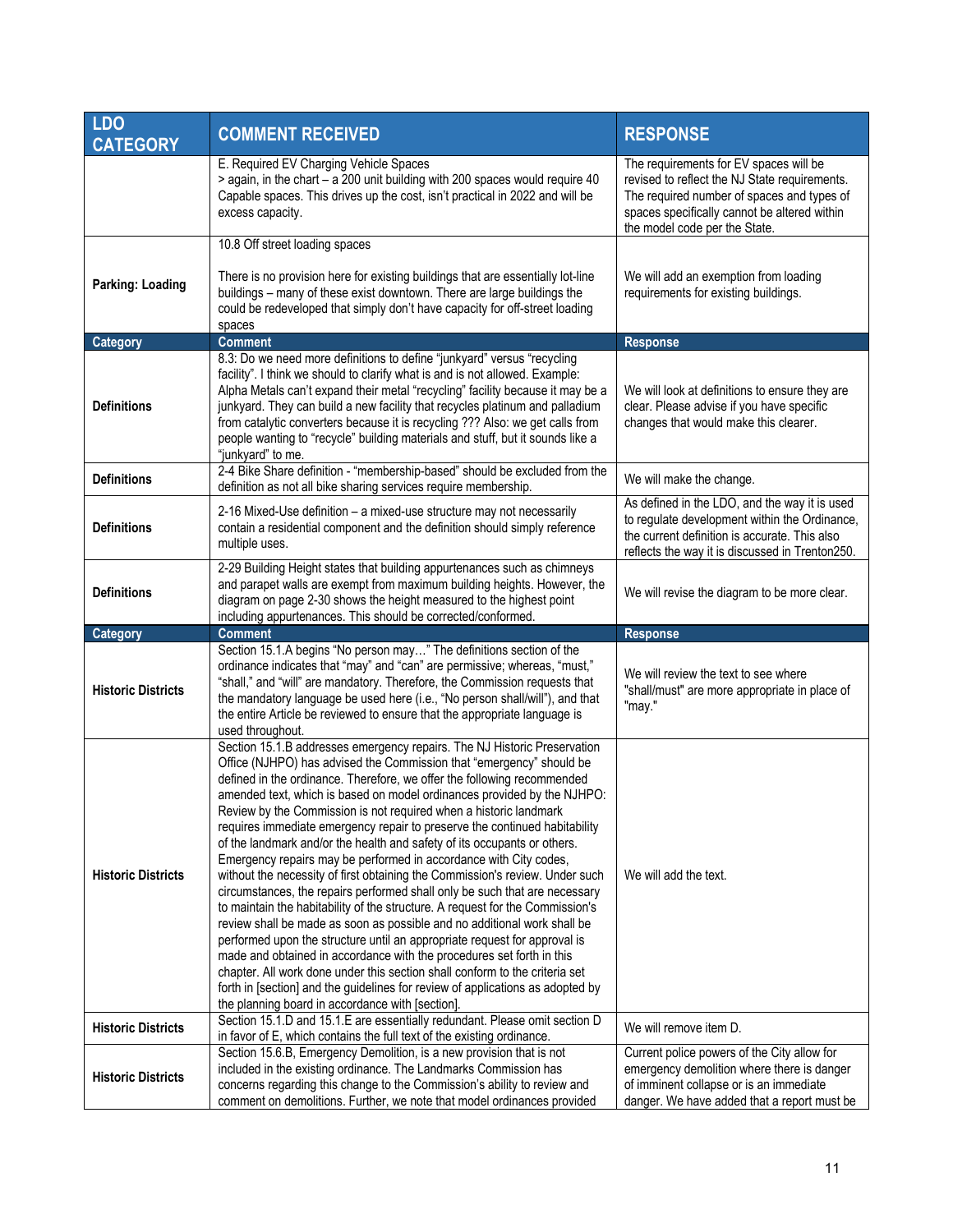| <b>LDO</b><br><b>CATEGORY</b>                        | <b>COMMENT RECEIVED</b>                                                                                                                                                                                                                                                                                                                                                                                                                                                                                                                                                                                                                                                                                                                                                          | <b>RESPONSE</b>                                                                                                                                                                                                                                           |
|------------------------------------------------------|----------------------------------------------------------------------------------------------------------------------------------------------------------------------------------------------------------------------------------------------------------------------------------------------------------------------------------------------------------------------------------------------------------------------------------------------------------------------------------------------------------------------------------------------------------------------------------------------------------------------------------------------------------------------------------------------------------------------------------------------------------------------------------|-----------------------------------------------------------------------------------------------------------------------------------------------------------------------------------------------------------------------------------------------------------|
|                                                      | to the Commission by the NJ Historic Preservation Office do not contain this<br>type of provision. It is our opinion that the existing provisions for emergency<br>undertakings are sufficient to deal with this type of situation.                                                                                                                                                                                                                                                                                                                                                                                                                                                                                                                                              | filed with the Commission to document why<br>such action has been taken. We will further<br>review this comment.                                                                                                                                          |
| <b>Historic Districts</b>                            | Section 15.8, Designated Landmarks and Historic Sites, contains incomplete<br>information regarding the National Register status of a number of properties.<br>For example, the Delaware & Raritan Canal (and its associated canal<br>houses) are listed on the National Register, as is Cadwalader Park and the<br>Mill Hill, State Street, and Berkeley Square Historic Districts; likely there are<br>others. If the National Register designations are to be included, then the list<br>should be complete. The NJHPO has a list on its<br>website:https://www.nj.gov/dep/hpo/1identify/nrsr_lists.htm<br>Additionally, given the length of the list, we recommend providing some form<br>of organization to the list. For example, we recommend grouping the historic       | We will add the appropriate properties and<br>alphabetize the list.                                                                                                                                                                                       |
|                                                      | districts together under a subheading, as they represent the largest number<br>of regulated properties, followed by the list of individual sites. It would also<br>be helpful if the individual sites were grouped by Ward, and/or if the<br>information were alphabetized and provided in a table format, where one<br>could more easily scan the names and addresses.                                                                                                                                                                                                                                                                                                                                                                                                          |                                                                                                                                                                                                                                                           |
| <b>Historic Districts</b>                            | There is a missed opportunity here to ease the conflict that exists between<br>the Landmarks Committee and new development applications. The Planning<br>Board has the authority to grant approvals, but the Landmarks "Restoration<br>Permit" presents a challenge as an overlay to the Planning Boards authority.<br>There is no "restoration" when performing demolition and the connection<br>between the two bodies is problematic - especially given that Landmarks is<br>only an advisory body, not regulatory, but they have powers to refuse<br>permits or create issues that prevent progress. This is a recognized issue -<br>and - now that this new LDO appears to create new capacity or "up-zoning"<br>possibilities, the Landmarks overlay will impede progress. | The LDO does not grant or take away powers<br>from the Landmarks Commission - that is<br>regulated elsewhere in the City Code. The<br>LDO only effects the review of private<br>property as it relates to site development and<br>municipal land use law. |
| <b>Historic Districts</b>                            | we live in a historic district and have rooftop solar. We got the Landmarks<br>permit because our panels aren't visible. It is vital that rooftop solar is<br>permitted in historic buildings/ districts even if it is visible from the street. It's<br>not clear to me whether this is already covered in the LDO as the wording<br>was a little unclear to me.                                                                                                                                                                                                                                                                                                                                                                                                                 | Review of solar installations, whether visible<br>or not from the right-of-way, are currently<br>reviewed by the Landmarks Commission, and<br>we have not changed this provision.                                                                         |
| <b>Historic Districts</b>                            | 15-1 15.1 RESTORATION PERMIT A. - restricts painting without Landmarks<br>Commission approval. Painting existing, painted surfaces in a color similar<br>to the existing color should be exempt to eliminate the time and expense of<br>the property owner and not burden the Landmarks Commission.                                                                                                                                                                                                                                                                                                                                                                                                                                                                              | The LDO does not grant or take away powers<br>from the Landmarks Commission - that is<br>regulated elsewhere in the City Code. The<br>LDO only effects the review of private<br>property as it relates to site development and<br>municipal land use law. |
| <b>Historic Districts</b>                            | In the downtown historic district, there has to be a way for the historic<br>commission to allow decorative fire escapes to be installed on multi use<br>buildings that have no back or side to install one. Without the ability to do<br>this, buildings in the downtown area will not be able to put housing in the<br>upper floors.                                                                                                                                                                                                                                                                                                                                                                                                                                           | We will look at encroachments into the right-<br>of-way to allow fire escapes (and other<br>building elements like steps) for buildings built<br>at the lot line. We will also discuss this<br>comment with the Landmarks Commission.                     |
| <b>Category</b>                                      | <b>Comment</b>                                                                                                                                                                                                                                                                                                                                                                                                                                                                                                                                                                                                                                                                                                                                                                   | <b>Response</b>                                                                                                                                                                                                                                           |
| Administration:<br>Variance                          | I did not see a list of conditions to be met that goes with uses denoted as "C"<br>on table 8-1. Are those generated case-by-case?                                                                                                                                                                                                                                                                                                                                                                                                                                                                                                                                                                                                                                               | Where there are no specific standards for a<br>conditional use in Section 8.4, conditional<br>uses will be evaluated against the standards<br>in Section 8.1.B.3.                                                                                         |
| <b>Administration:</b><br>Variance                   | C Variance is not defined or explained. D variance is a little more so, but not<br>much. I couldn't find them in the definitions section either.                                                                                                                                                                                                                                                                                                                                                                                                                                                                                                                                                                                                                                 | The purpose statements for C and D Variance<br>(Sections 13.7 and 13.8) define these<br>variances.                                                                                                                                                        |
| <b>Administration:</b><br><b>Riparian Protection</b> | Additionally, the plan should take steps to protect the waterways running<br>through or adjacent to the City of Trenton. As Trenton sits on the Delaware<br>River with tributaries running through the city, it is critical that land use<br>ordinances address protections for the riparian zone to address ecological<br>loss and flooding related issues. Ordinances protecting local waterways,                                                                                                                                                                                                                                                                                                                                                                              | NJ State has created a model ordinance for<br>riparian protection. This is a separate<br>ordinance from the LDO. Article 20<br>(Development Checklist) will be reviewed to                                                                                |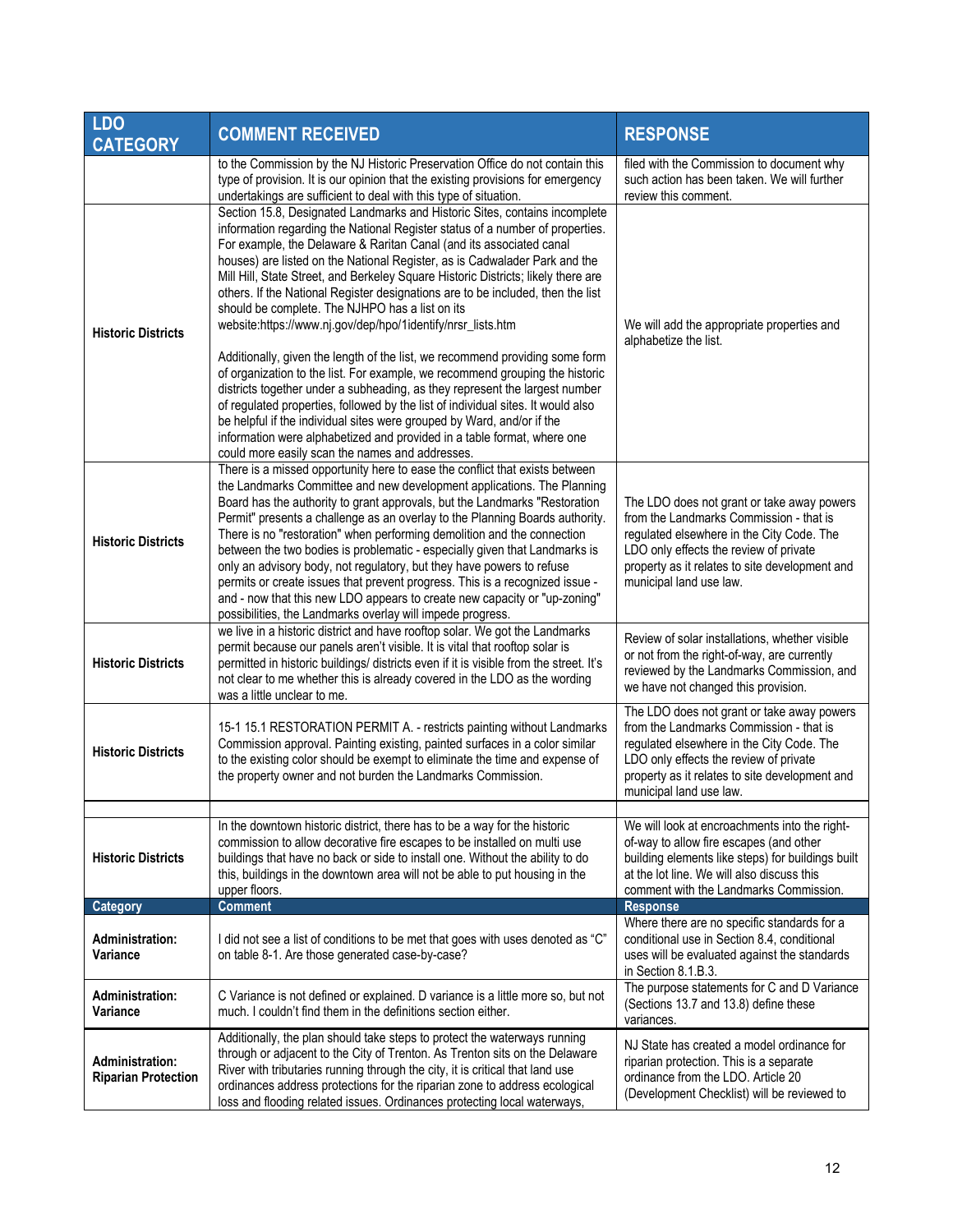| <b>LDO</b><br><b>CATEGORY</b>                     | <b>COMMENT RECEIVED</b>                                                                                                                                                                                                                                                                                                                                                                                                                                                                                                                                                                                                                                                                                                                                                                                                                                                                                                                                                                                                                                                                                                                                                                                                                                                                                                                                                                                                                                                                                                                                                                                                                                                                                                                                                                                                                                                                                                                                                                                                                                                                                                                                                | <b>RESPONSE</b>                                                                                                                                                                                                                                                                                                                                                                                                                                                                                                                                                                                                                    |
|---------------------------------------------------|------------------------------------------------------------------------------------------------------------------------------------------------------------------------------------------------------------------------------------------------------------------------------------------------------------------------------------------------------------------------------------------------------------------------------------------------------------------------------------------------------------------------------------------------------------------------------------------------------------------------------------------------------------------------------------------------------------------------------------------------------------------------------------------------------------------------------------------------------------------------------------------------------------------------------------------------------------------------------------------------------------------------------------------------------------------------------------------------------------------------------------------------------------------------------------------------------------------------------------------------------------------------------------------------------------------------------------------------------------------------------------------------------------------------------------------------------------------------------------------------------------------------------------------------------------------------------------------------------------------------------------------------------------------------------------------------------------------------------------------------------------------------------------------------------------------------------------------------------------------------------------------------------------------------------------------------------------------------------------------------------------------------------------------------------------------------------------------------------------------------------------------------------------------------|------------------------------------------------------------------------------------------------------------------------------------------------------------------------------------------------------------------------------------------------------------------------------------------------------------------------------------------------------------------------------------------------------------------------------------------------------------------------------------------------------------------------------------------------------------------------------------------------------------------------------------|
|                                                   | including the Assunpink Creek, should purposefully regulate upstream<br>development to ensure minimal impacts on the stream and buffer zone.<br>Encouraging development as far from waterways and the riparian zone<br>should be a high priority.                                                                                                                                                                                                                                                                                                                                                                                                                                                                                                                                                                                                                                                                                                                                                                                                                                                                                                                                                                                                                                                                                                                                                                                                                                                                                                                                                                                                                                                                                                                                                                                                                                                                                                                                                                                                                                                                                                                      | make sure that there is a cross-reference to<br>these regulations.                                                                                                                                                                                                                                                                                                                                                                                                                                                                                                                                                                 |
| <b>Administration:</b><br><b>Complete Streets</b> | NJF supports the LDO's commitment to increasing bicycle parking.<br>However, it is equally important to develop Complete and Green Streets with<br>bike lanes so that it is safe to ride bikes throughout the city.                                                                                                                                                                                                                                                                                                                                                                                                                                                                                                                                                                                                                                                                                                                                                                                                                                                                                                                                                                                                                                                                                                                                                                                                                                                                                                                                                                                                                                                                                                                                                                                                                                                                                                                                                                                                                                                                                                                                                    | We will add a reference to Trenton's<br>Complete Streets Design Guidelines and the<br>associated checklist in the document to the<br>Development Checklist (Article 20) for major<br>site plans and major subdivisions.                                                                                                                                                                                                                                                                                                                                                                                                            |
| <b>Administration:</b><br><b>Complete Streets</b> | The City's Complete & Green Streets policy must be incorporated into the<br>LDO. Here's one example of a community that's done the same:<br>http://eatontownnj.com/wp-content/uploads/2021/05/Land-Use-and-<br>Complete-Streets-Checklists.pdf                                                                                                                                                                                                                                                                                                                                                                                                                                                                                                                                                                                                                                                                                                                                                                                                                                                                                                                                                                                                                                                                                                                                                                                                                                                                                                                                                                                                                                                                                                                                                                                                                                                                                                                                                                                                                                                                                                                         | We will add a reference to Trenton's<br>Complete Streets Design Guidelines and the<br>associated checklist in the document to the<br>Development Checklist (Article 20) for major<br>site plans and major subdivisions.                                                                                                                                                                                                                                                                                                                                                                                                            |
| Category                                          | <b>Comment</b><br>I storngly oppose the zoning of the areas of the Greenwood-Hamilton                                                                                                                                                                                                                                                                                                                                                                                                                                                                                                                                                                                                                                                                                                                                                                                                                                                                                                                                                                                                                                                                                                                                                                                                                                                                                                                                                                                                                                                                                                                                                                                                                                                                                                                                                                                                                                                                                                                                                                                                                                                                                  | <b>Response</b>                                                                                                                                                                                                                                                                                                                                                                                                                                                                                                                                                                                                                    |
| <b>Zoning Map</b>                                 | district. This area, specifically the area between Market Street and High<br>Street, and along High Street, is comprised almost entirely of single family<br>attached homes, many of which are owner occupied and most of which are<br>historical, including the row of houses along S Clinton between Market and<br>High St., which are 200+ years old. In order to preserve the makeup and<br>integrity of the neighborhood, I believe that the appropriate designation for<br>this area should be RM-1.<br>I also strongly oppose the designation of the area off Canal St (the<br>Greenwood Ave culdesac) as TOD-1. This area includes owner occupied<br>properties, and while there are issues with abandoned properties, should be<br>developed as an extension of the S Clinton and High St. neighborhood. Kids<br>in the neighborhood utilize the culdesac to play soccer and ride bikes, and<br>developing this area as a Transit Oriented distric would displace current<br>residents and take away limited space for children in the neighborhood to<br>use. I think a better use would be to develop this section as residential or<br>mixed use low to moderate intensity commercial and residential, and include<br>useable green infrastucture for the existing and thriving community in this<br>neighborhood. This designation also cuts into lots on S Clinton that<br>residents of the properties on S Clinton use for parking (parking is a HUGE<br>issue for residents in this area already, and developing this area as high<br>density would increase that issue and also take away existing parking<br>opportunities), and appears to cut into lots that have existing single family<br>attached homes (historical structures) on them.<br>PLEAAAASE do not pave our little part of paradise for the sake of<br>expanding the Transit District and space for high density housing. They are<br>already planning to construct two high density apartment buildings across<br>the street that we don't want, and this would increase the permissability and<br>probabilityi of development that threatens our current neighborhood<br>ecosystem. | Thank you for your comment. We have<br>reviewed the zoning map in the areas you<br>have indicated, and have made some<br>significant changes, including changing the<br>TOD zoning at the intersection of<br>Greenwood/Clinton/Market to RH-2 to be<br>more reflective of neighborhood character.<br>Additionally, much of the block between<br>Clinton and Hudson has been shifted from C-<br>MX to RH-1. Current high-rise development<br>on the south side of Greenwood between<br>Hudson and Chestnut has been changed to<br>TOD to reflect this character.<br>We encourage you to review the updated<br>zoning map (Draft 2). |
| <b>Zoning Map</b>                                 | The City should increase density in the area from Chestnut to Walnut by the<br>Trenton Train Station. I live off Chestnut and this street has buildings<br>practically falling apart on themselves. Trash, shopping carts and drunks.<br>The only nice thing in the area is the urban farm which is a great amenity to<br>the city. It's just really not the place for an urban farm. Come on, we have<br>one of the prime locations along the northeast Corridor and we use it for<br>single family/ 2 family homes and an urban farm. This should be the nicest<br>part of the city besides the waterfront (whole nother issue that needs to be<br>resolved).<br>Trenton Council or Planning Board, please use this opportunity to make this<br>a nice high density area with resatarunts and safe good bars and storefronts                                                                                                                                                                                                                                                                                                                                                                                                                                                                                                                                                                                                                                                                                                                                                                                                                                                                                                                                                                                                                                                                                                                                                                                                                                                                                                                                         | Thank you for your comment. We have<br>reviewed the zoning map in the areas you<br>have indicated, and have made some<br>significant changes, including changing the<br>proposed zoning along much of Walnut<br>Avenue to a combination of RH-2 and RM-2<br>(from RM-1) to better encourage walkable<br>urban development within this area.<br>We encourage you to review the updated<br>zoning map.                                                                                                                                                                                                                               |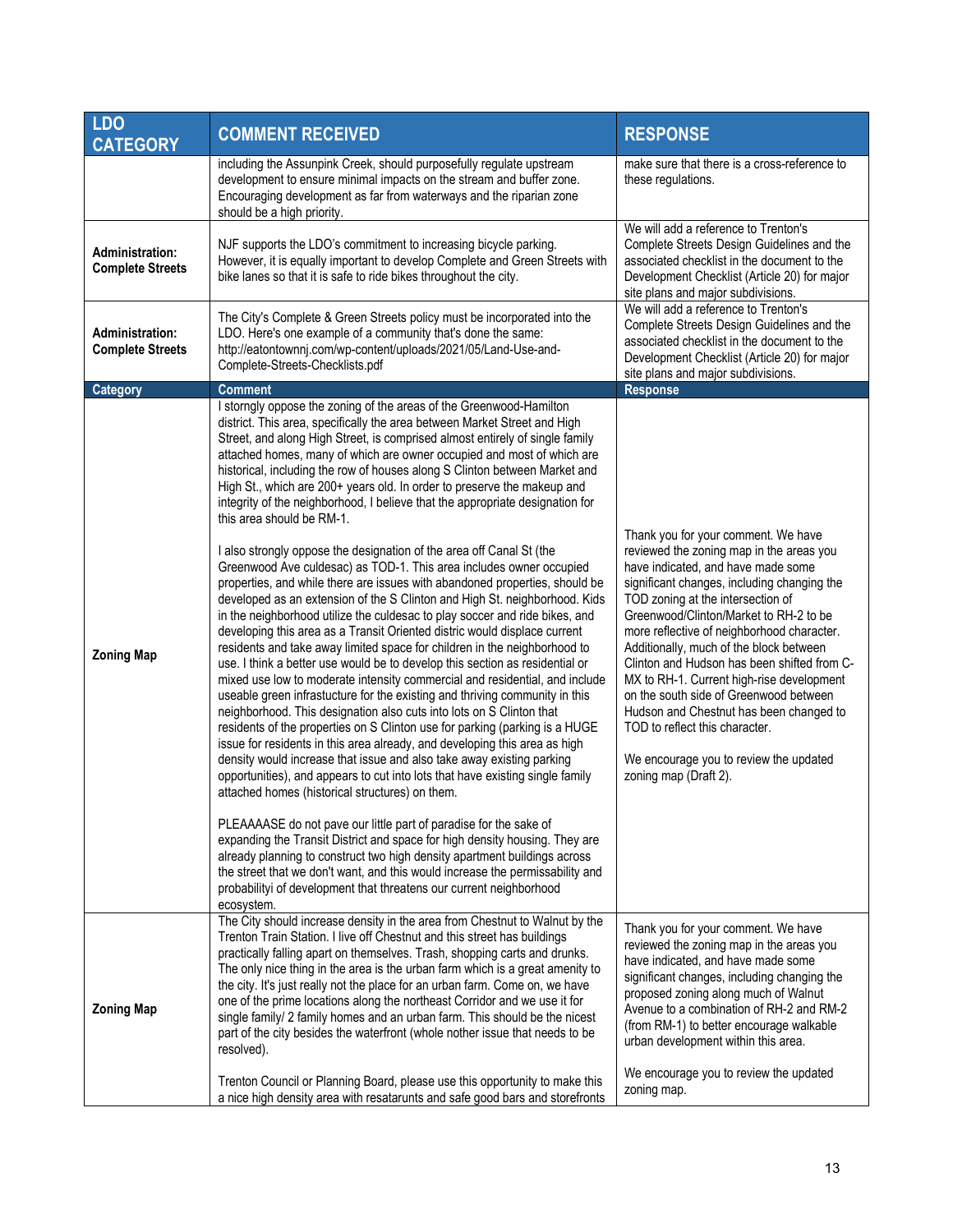| <b>LDO</b><br><b>CATEGORY</b> | <b>COMMENT RECEIVED</b>                                                                                                                                                                                                                                                                                                                                                                                                                                                                                                                                                                                                                                                       | <b>RESPONSE</b>                                                                                                                                                                                                                                                                                                                                                                               |
|-------------------------------|-------------------------------------------------------------------------------------------------------------------------------------------------------------------------------------------------------------------------------------------------------------------------------------------------------------------------------------------------------------------------------------------------------------------------------------------------------------------------------------------------------------------------------------------------------------------------------------------------------------------------------------------------------------------------------|-----------------------------------------------------------------------------------------------------------------------------------------------------------------------------------------------------------------------------------------------------------------------------------------------------------------------------------------------------------------------------------------------|
|                               | on street level and housing above. I travel for work every now and then and<br>it seems like most cities along the AMTRAK line have nice dense urban<br>areas but all we have is these buildings falling apart and a neighborhood<br>nobody feels safe in. Chestnut to Hollywood to Walnut are a no brainer for a<br>dense little safe area people want to go. Plus the new development can<br>provide jobs that are desperately needed in the area. The urban farm can be<br>moved to another vacant block of the city. Make this happen please or at<br>least consider making the City a nice place finally.                                                                |                                                                                                                                                                                                                                                                                                                                                                                               |
| <b>Zoning Map</b>             | I've been renting on S Clinton for 2 years now, and as it is, it's already a<br>high traffic area. I pay monthly for parking nearby as the parking in the area<br>is extremely limited, and I imagine this would become more problematic with<br>adding high density housing to the neighborhood. Aside from that, there are<br>children in the area who already have a lack of area to play without busy<br>roads.                                                                                                                                                                                                                                                           | Thank you for your comment. We have<br>reviewed the zoning map in the area you have<br>indicated, and have not proposed any<br>changes. The proposed zoning along S<br>Clinton is reflective of the developed<br>character of this corridor.                                                                                                                                                  |
| <b>Zoning Map</b>             | Zoning Map - the land surrounding the ballpark is zoned MU-T which limits<br>the maximum building height to 50' (or 40' depending on use). The zoning<br>for the site should be changed to allow for more intense development<br>(suggest 110' maximum height)                                                                                                                                                                                                                                                                                                                                                                                                                | Thank you for your comment. We have<br>reviewed the zoning map in the area you have<br>indicated, and have changed the MU-T<br>designation to R-MX.<br>We encourage you to review the updated<br>zoning map.                                                                                                                                                                                  |
| <b>Zoning Map</b>             | Downtown<br>Most of this area is in the Hanover-Academy Landmarks District The<br>proposed Zoning is C-MX with 120' height allowance.<br>Most buildings in this district are 2-3 stories - is there an intention to remove<br>landmarks so buildings can be torn down and replaced with 10 story<br>buildings?<br>Landmarks strongly dislikes demolition of buildings in the districts<br>Landmarks application process needs to be coordinated better with Planning<br>Board applications. This area falls within the Canal Banks Redevelopment<br>Plan Area<br>Most of the area is RC zoning with low rise limits - will the redevelopment<br>plan prevail over new zoning? | Thank you for your comment. There is no<br>intent to tear down landmarks. We have<br>reviewed the zoning map in the areas you<br>have indicated, and have made some<br>significant changes, including changing much<br>of the Old Trenton/Hanover/Academy area<br>from C-MX to RH-2 to better reflect the<br>character of this area.<br>We encourage you to review the updated<br>zoning map. |
| <b>Zoning Map</b>             | The block across from City Hall fronting E State is DT - with 210' height, but<br>the rear of the block is different zoning with 60' limit - there is no way to<br>build a 20-story building on the front half of that block - the lots are only 100'<br>deep. It doesn't make sense.                                                                                                                                                                                                                                                                                                                                                                                         | Thank you for your comment. We have<br>reviewed the zoning map in the area you have<br>indicated, and have changed the proposed<br>zoning to DT.<br>We encourage you to review the updated<br>zoning map.                                                                                                                                                                                     |
| <b>Zoning Map</b>             | Roebling Area<br>On the Roebling Block 2 site the Zoning is RH-1. With height limits of 40'.<br>Any new construction on this site would be limited to three stories - most<br>new residential construction is 4-5 stories. It severely limits this vacant site<br>development.                                                                                                                                                                                                                                                                                                                                                                                                | Thank you for your comment. This was an<br>error on the previous map; it has been moved<br>to TOD-1.<br>We encourage you to review the updated<br>zoning map.                                                                                                                                                                                                                                 |
| <b>Zoning Map</b>             | Adjacent to Roebling Block 2 site, currently a parking lot - is zoned TOD-1,<br>with 135' height. This site is not large enough for a building of that size -<br>plus it makes no sense to have a small lot be zoned for 120' height and the<br>larger parcel next to it be limited to 30'                                                                                                                                                                                                                                                                                                                                                                                    | Thank you for your comment. The adjacent<br>portion has been moved to TOD-1, correcting<br>an error on the previous map.                                                                                                                                                                                                                                                                      |
| <b>Zoning Map</b>             | <b>Transit District</b><br>The state of New Jersey recognizes a $1/2$ mile radius around transit stations<br>as where density should be focused.                                                                                                                                                                                                                                                                                                                                                                                                                                                                                                                              | Thank you for your comment. We have<br>reviewed the area around the Trenton Transit<br>Center, and have made changes on<br>Greenwood Avenue to balance density and<br>historic character within this area.                                                                                                                                                                                    |